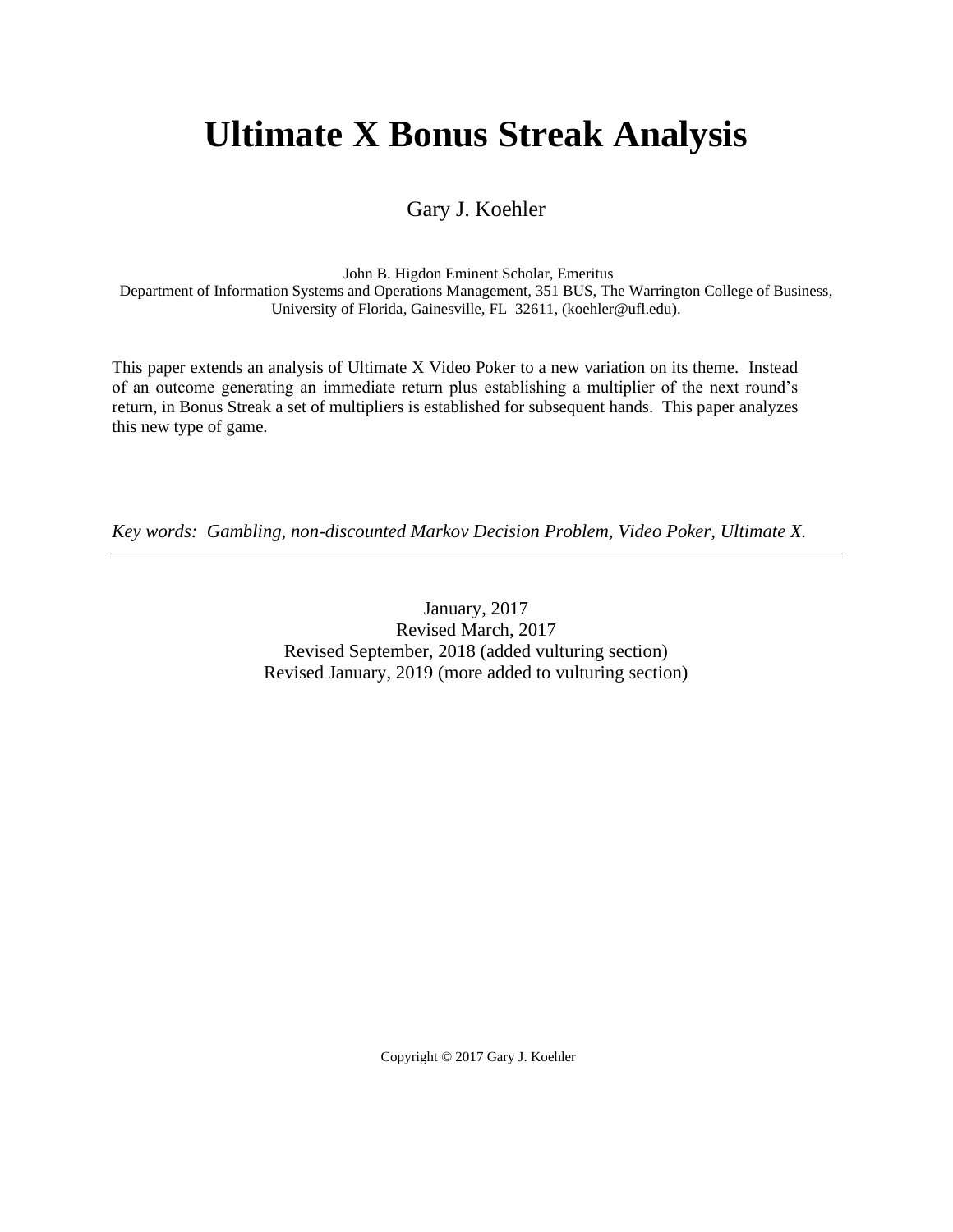## **1. Introduction**

We refer the reader to our earlier paper analyzing Ultimate  $X<sup>1</sup>$  Poker [2] for basic concepts. Ultimate X Bonus Steak alters the basic idea of Ultimate X Poker by offering a stream of multipliers (a streak) for different outcomes to be applied to subsequent hands of play, not just a single multiplier for the next hand as in the original Ultimate X games. Like Ultimate X, this game costs twice the normal underlying game's maximum bet amount to activate the Bonus Streak (e.g., the normal maximal bet amount is 5 coins per line in Jacks or Better). That is, it cost 10 coins per line in Ultimate X. As is usual for multi-line games, each game starts with the same hand dealt to all lines of play and the held cards apply to each line. The outcomes come from independent draws from decks with the cards of the initial hand removed.

Table 1 shows per coin payouts (based on the initial 5 coins) and multiplier streaks for each possible outcome for a Deuces Wild game. For example, if on a line of play the current multiplier is 1 and one gets a Straight Flush then he will be paid 65 coins (5 times the outcome payout of 13). The "5" is because we are showing payouts on a per-coin bet basis and 5 coins were bet (the additional 5 coins wagered were to enable the bonus streak feature). This win sets up a streak so the next hand's multiplier will be 2, the subsequent 4 and so forth. However, if when in the midst of using a streak's multipliers, the player gets an outcome with another nonunit streak, then the current streak's remaining multipliers are changed to multipliers of 12.

| <b>Outcome</b>                   | <b>Per Coin Payout</b> | <b>Streak</b> |
|----------------------------------|------------------------|---------------|
| <b>Royal Straight Flush</b>      | 800                    | 2,4,7,10,12   |
| <b>Four Deuces</b>               | 200                    | 2,4,7,10,12   |
| <b>Wild Royal Straight Flush</b> | 25                     | 2,4,7,10,12   |
| <b>Five of a Kind</b>            | 16                     | 2,4,7,10,12   |
| <b>Straight Flush</b>            | 13                     | 2,4,7,10,12   |
| Four of a Kind (4K)              |                        | 2,2,4         |
| <b>Full House (FH)</b>           | 3                      | 2,2,4         |
| <b>Flush</b>                     | $\mathbf{c}$           | 2,2,4         |
| <b>Straight</b>                  | $\mathbf{2}$           |               |
| Three of a Kind (3K)             |                        |               |
| <b>Nothing</b>                   |                        |               |

Table 1: Ultimate X Bonus Steak Multiplies, Deuces Wild

<sup>&</sup>lt;sup>1</sup> Both Ultimate X and Ultimate X Bonus Streak were created by IGT [\(https://www.igt.com/\)](https://www.igt.com/) and are offered in their video poker machines.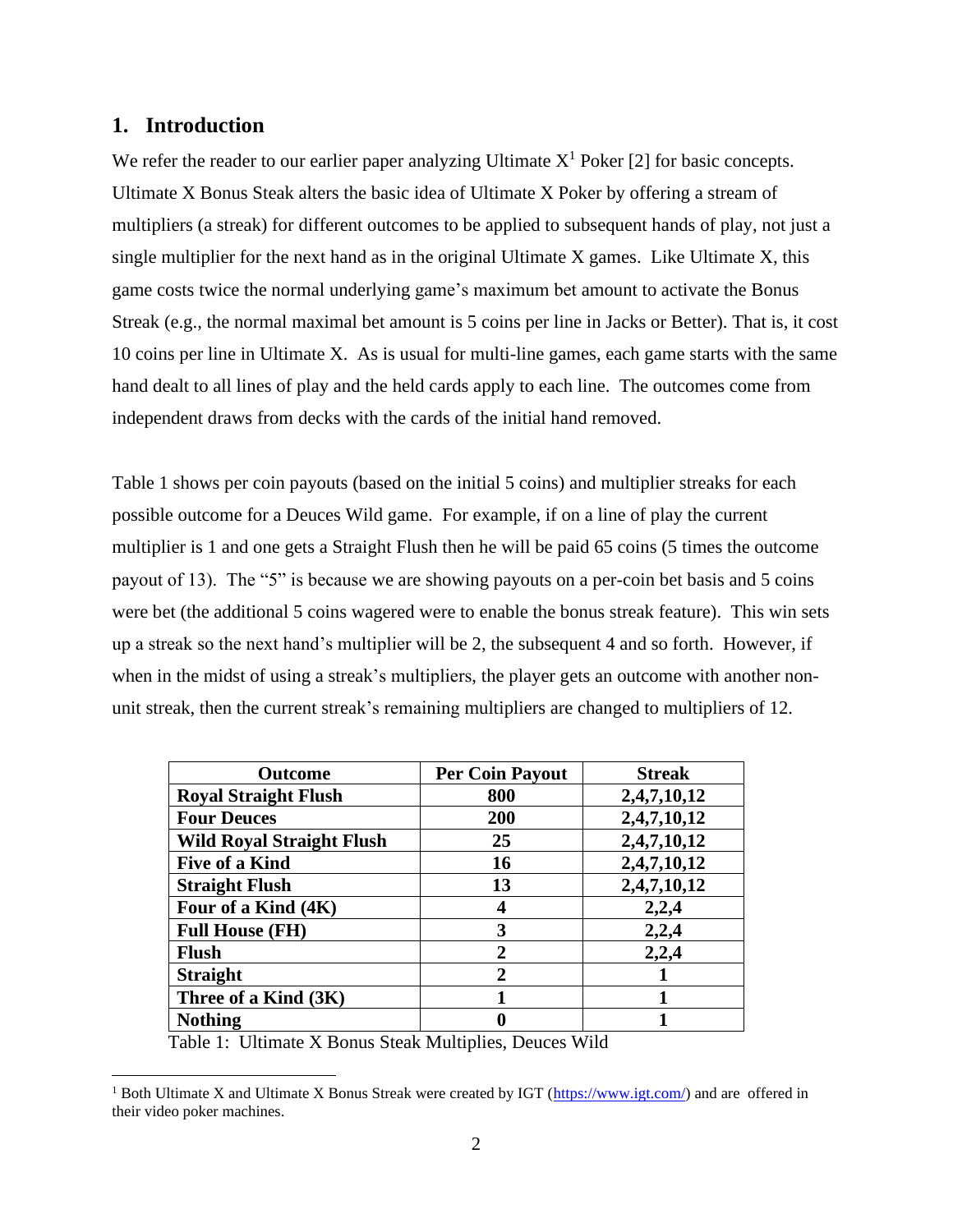For example, suppose there is just one multiplier in place in the current streak for a line of play. Then let's track what happens with the following sequence of hands and outcomes shown in Table 2. The first hand results in a Three of a Kind and the payout is multiplied by the Outcome Multiplier of 1. The new streak is just "1". The Straight Flush with Hand 2 sets up a streak of future multipliers (2,4,7,10,12). We see these successively applied in the next two hands. However, the Full House outcome at Hand 4 would normally establish a streak of 2,2,4 but since we already have a streak longer than one element, the current remaining streak (7,10,12) is changed to all 12 multipliers (i.e., to 12,12,12).

| Hand | <b>Starting Streak</b> | Outcome               | <b>Outcome Multiplier</b> | New Streak  |
|------|------------------------|-----------------------|---------------------------|-------------|
|      |                        | Three of Kind         |                           |             |
| 2    |                        | <b>Straight Flush</b> |                           | 2,4,7,10,12 |
| 3    | 2,4,7,10,12            | Nothing               |                           | 4,7,10,12   |
|      | 4,7,10,12              | <b>Full House</b>     |                           | 12, 12, 12  |
|      | 12, 12, 12             | Three of Kind         | 12                        | 12,12       |
|      | 12,12                  | Nothing               | 12                        |             |
|      | 12                     | Nothing               | 12                        |             |
|      |                        | Nothing               |                           |             |

Table 2: Example of Multiplier Evolution

Table 3 shows the possible streaks one might see at the start of a hand.

| <b>Streak</b>  | <b>Streak Values</b> |
|----------------|----------------------|
| 1              | 1                    |
| $\overline{2}$ | 4                    |
| 3              | 12                   |
| $\overline{4}$ | 2,4                  |
| 5              | 10,12                |
| 6              | 12,12                |
| 7              | 2,2,4                |
| 8              | 7,10,12              |
| 9              | 12,12,12             |
| 10             | 4,7,10,12            |
| 11             | 12, 12, 12, 12       |
| 12             | 2,4,7,10,12          |

Table 3: Possible Observable Multiplier Streaks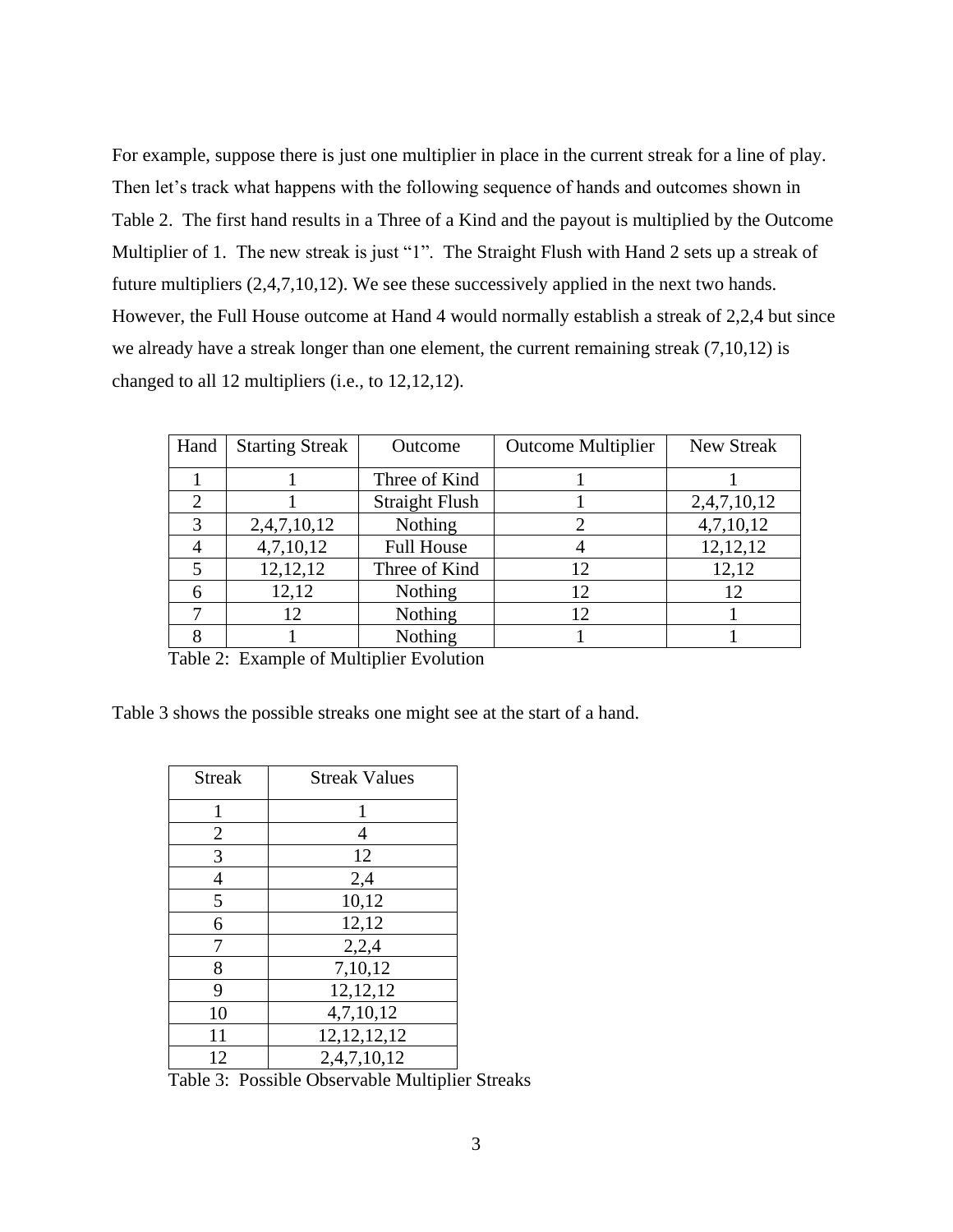#### **2. Expected Value Analysis**

Let *M* be the set of possible starting multiplier streaks. For example, for the streaks in Table 3 we have

$$
M = \begin{cases} (1), (2,2,4), (2,4), (4), (12,12), (12), (2,4,7,10,12), \\ (4,7,10,12), (7,10,12), (10,12), (12,12,12,12), (12,12,12) \end{cases}.
$$

Likewise, let  $\Omega$  be the set of permutations of the elements of M taken L (the number of lines) at a time with repetition. So for a 3-Line game, each  $\pi \in \Omega$  looks like  $\pi = (\pi_1, \pi_2, \pi_3)$  where  $\pi_i \in M$  and the j<sup>th</sup> multiplier of  $\pi_i$  is  $\pi_i(j)$ .  $\Omega$  gives all of the possible streak states a player might see for the L lines before starting a hand of play.

Technically, the starting state of each round of play is  $(\pi, H)$  where  $\pi \in \Omega$  results from the previous hands' outcomes and  $H \in \mathbb{H}$  is a randomly generated next hand and  $\mathbb{H}$  is the set of all possible starting hands. Since the outcome of any action depends on just  $(\pi, H)$  and what a decision maker chooses to hold in *H* , and not the history leading one to this state, the Markov property holds and the resulting problem is a Markov Decision problem<sup>2</sup>. This is not to say that all states can be reached in one step as was the case with the Ultimate X game in [2]. For example, for a one-line game, if the starting state is  $((2,2,4),H)$ , the only states that could be reached are  $((2,4),*)$  and  $((12,12),*)$ . That is, the only realizable ending streaks are  $(2,4)$  and  $(12,12)$ .

As in [2], we choose to study the non-discounted stream of returns and, for practical matters, assume the horizon is infinite. Thus we focus on solving the infinite horizon, non-discounted, Markov Decision problem (ndMDP) which is represented by

$$
v_{\pi} + g = \sum_{H \in \mathbb{H}} P_H \max_{i} \left( \sum_{\ell=1}^{L} \pi_{\ell} (1) R_{H_i} + \sum_{\gamma \in \Omega} P_{\pi, \gamma} (H_i) v_{\gamma} \right) \qquad \pi \in \Omega
$$
  

$$
\sum_{\pi} P_{\pi} v_{\pi} = 0
$$

<sup>2</sup> The associated Markov chains are readily shown to be ergodic.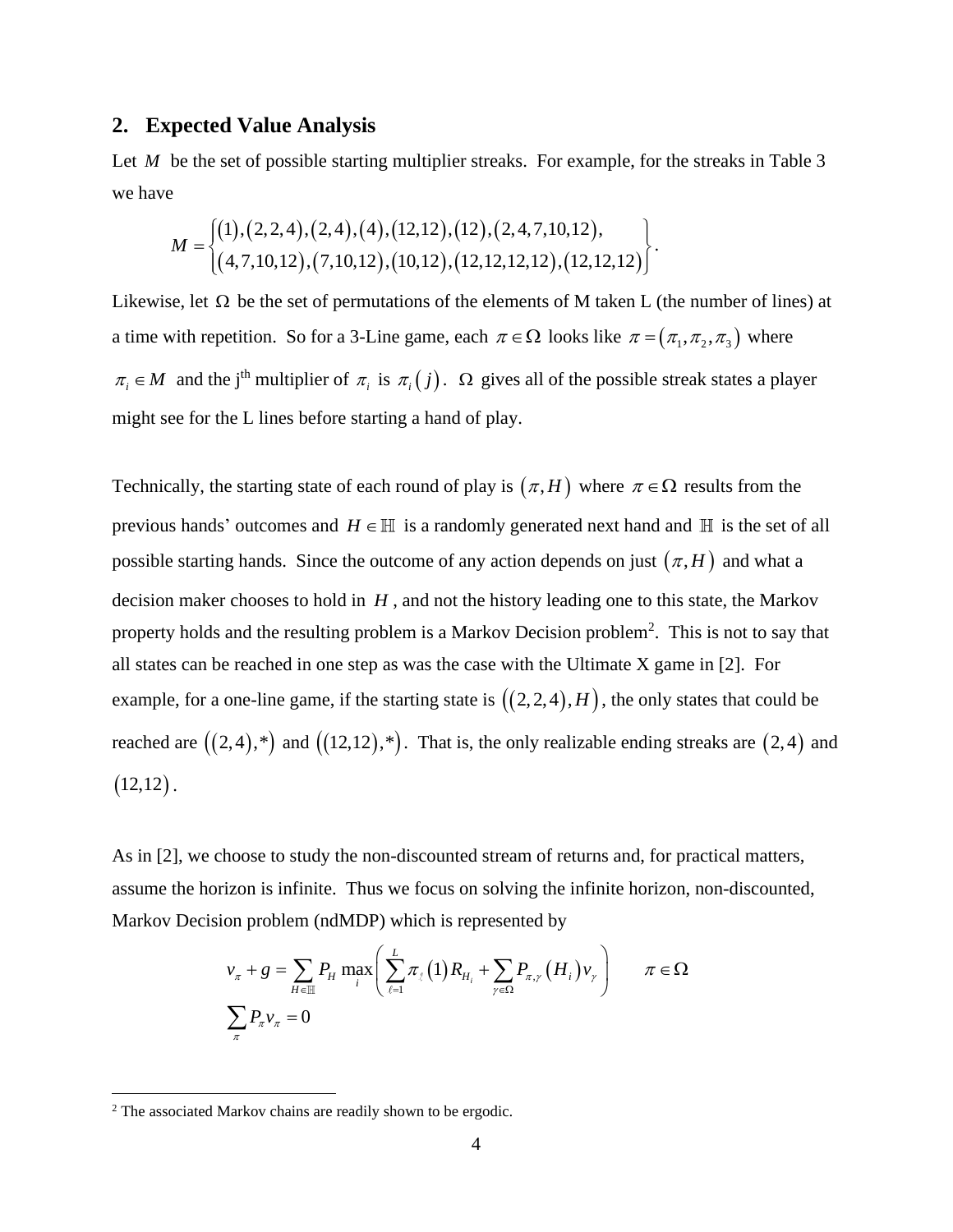Here g is the maximal gain per round of play,  $v_\tau$  is the relative bias for state  $\pi \in \Omega$ ,  $P_\tau$  is the steady-state probability of being in state  $\pi$  (before a hand is dealt) under optimal decisions, and  $P<sub>H</sub>$  is the probability of being dealt hand H. Note that  $g/(2L)$  is the optimal expected return per bet unit for the game, the value we wish to compute. The "2" comes from the game costing twice the normal amount on which the payouts are based. For each hand, one must decide which of the possible  $i = 1, \ldots, 32$  ways to hold subsets of H, designated by  $H_i$ . Each possible decision results in an expected outcome for the hand,  $R_{H_i}$ , and a probability of transitioning to state  $\gamma$  of  $P_{\pi,\gamma}(H_i)$ . Note that in the formulation above, we have reduced the starting state from  $(\pi,H)$  to  $\pi$  by averaging out the impact of the random starting hand (hence the  $\sum_{H \in \mathbb{H}}$  ).

Since  $R_{H_i}$  is independent of the multipliers, let  $m(\pi) = \sum_{\ell=1}^n \pi_\ell(1)$ 1 *L*  $m(\pi) = \sum \pi$ =  $=\sum \pi$ <sub>l</sub>(1) and we can rewrite the problem

as

$$
v_{\pi} + g = \sum_{H \in \mathbb{H}} P_H \max_i \left( m(\pi) R_{H_i} + \sum_{\gamma \in \Omega} P_{\pi, \gamma} (H_i) v_{\gamma} \right) \qquad \pi \in \Omega
$$
  

$$
\sum_{\pi} P_{\pi} v_{\pi} = 0
$$
 (1)

Consider  $P_{\pi,\gamma}(H_i)$ . This is the probability of starting in state  $\pi$  and transitioning to state  $\gamma$ . This depends on which cards in H are held (designated by decision i leading to holding *H<sup>i</sup>* ) and the various possible outcomes (Straight, Flush, etc.) afterwards. Let  $\mathbb O$  be the set of possible outcomes and  $P_o(H_i | H)$  be the probability of outcome  $o \in \mathbb{O}$  when cards  $H_i$  are held from hand H. For each outcome there is a payout and a streak (see Table 1 for example). The resulting streak is a function of the starting streak and the outcome represented by  $s(o, \pi)$ . Note, for regular Ultimate X,  $s(o, \pi_e)$  is independent of  $\pi$ , it depends only on the hand's outcome. States in Bonus Streak having only single-length streaks also exhibit this property.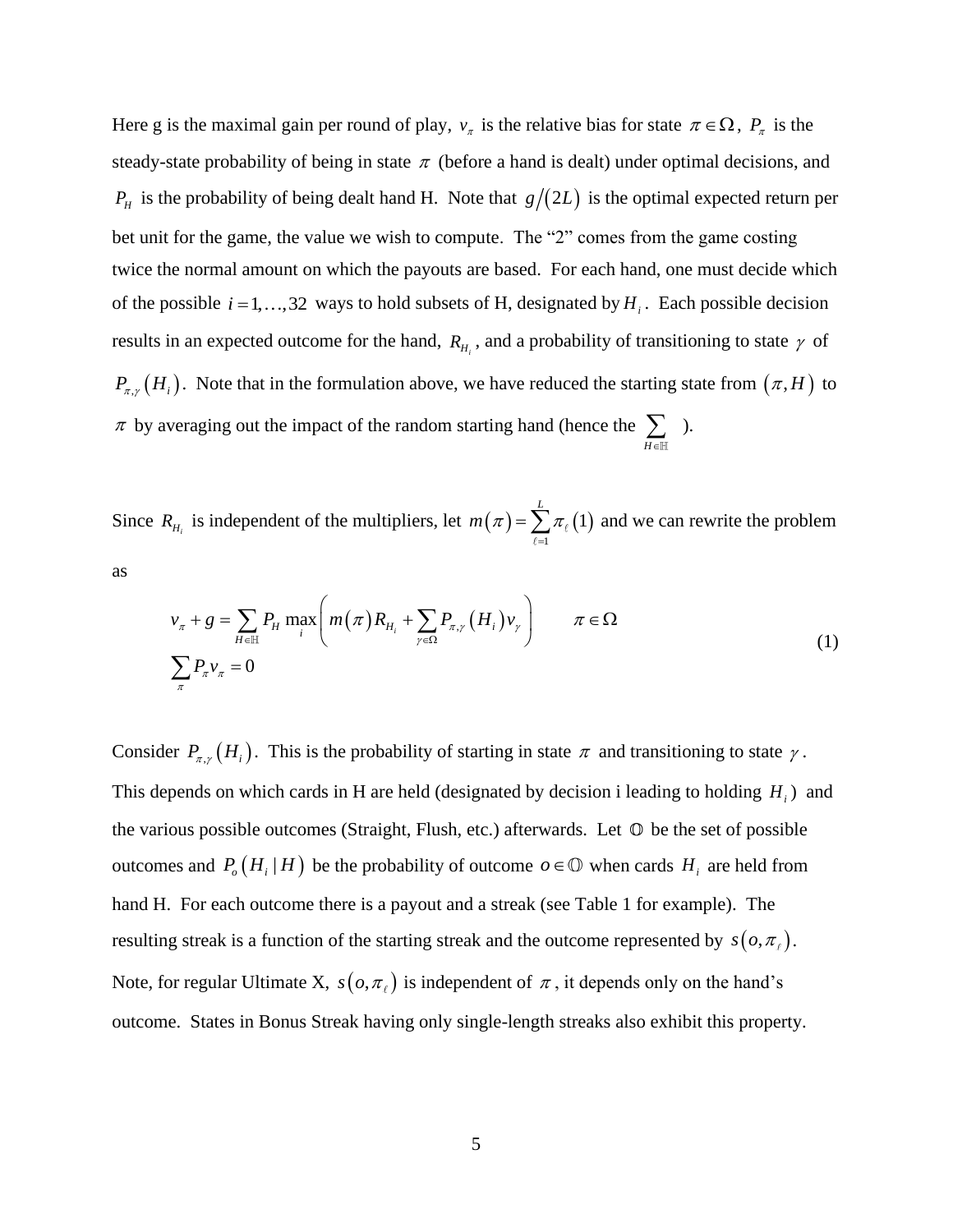For example in a 2-Line game, if the starting state has  $\pi = ((2,2,4),(1))$  the possible resulting streaks are

$$
(2,2,4) \rightarrow \begin{cases} (2,4) & o \in \{Straight, 3K, Nothing\} \\ (12,12) & otherwise \end{cases}
$$
  
\n
$$
(1) \rightarrow \begin{cases} (1) & o \in \{Straight, 3K, Nothing\} \\ (2,2,4) & o \in \{4K, FH, Fluxh\} \\ (2,4,7,10,12) & otherwise \end{cases}
$$

Thus

$$
P_{\pi,\gamma_{\ell}}(H_i) = \sum_{o \in \mathbb{O} \atop \gamma_{\ell} = s(o,\pi_{\ell})} P(o | H_i)
$$
  

$$
P_{\pi,\gamma}(H_i) = \prod_{\ell=1}^{L} P_{\pi,\gamma_{\ell}}(H_i) = \prod_{\ell=1}^{L} \sum_{o \in \mathbb{O} \atop \gamma_{\ell} = s(o,\pi_{\ell})} P(o | H_i)
$$

and  $P_{\pi,\gamma}$  (H<sub>i</sub>) is the probability of outcomes having an associated multiplier of  $\gamma_{\ell}$  given one starts in state  $(\pi, H)$  and chooses to hold  $H_i$ . As in [2], we can iteratively solve (1) by

$$
v_{\pi}^{n+1} + g^{n+1} = e_{\pi}^{n+1} = \sum_{H \in \mathbb{H}} P_H \max_{i} \left( m(\pi) R_{H_i} + \sum_{\gamma \in \Omega} P_{\pi, \gamma} (H_i) v_{\gamma}^{n} \right) \qquad \pi \in \Omega
$$
  

$$
g^{n+1} = \sum_{\pi} P_{\pi}^{n+1} e_{\pi}^{n+1}
$$
  

$$
P_{\pi}^{n+1} = \sum_{\gamma \in \Omega} P_{\gamma}^{n} P_{\gamma, \pi} (H_i^*) \qquad \pi \in \Omega
$$
 (2)

The term  $P_{\gamma,\pi}(H_i^*)$  stands for the value of  $P_{\pi,\gamma}(H_i)$  with an optimal decision i.

As discussed in [2], the number of permutations (with repetition) of  $|M|$  things L at a time is  $M\vert L^2$ , so a 10-Line version of Ultimate X Bonus Streak with the multipliers shown in Table1 has  $12^{10}$  = 61,917,364,224 multiplier patterns a player may see. So the true number of states is 5  $\binom{n}{5}$   $|M|^L$ where n is the size of the deck of cards used (assuming order of the cards is not important). For example, for decks of 52 cards and a 10-line game, the number of states is on the order of  $10^{17}$ , over 100 quadrillion.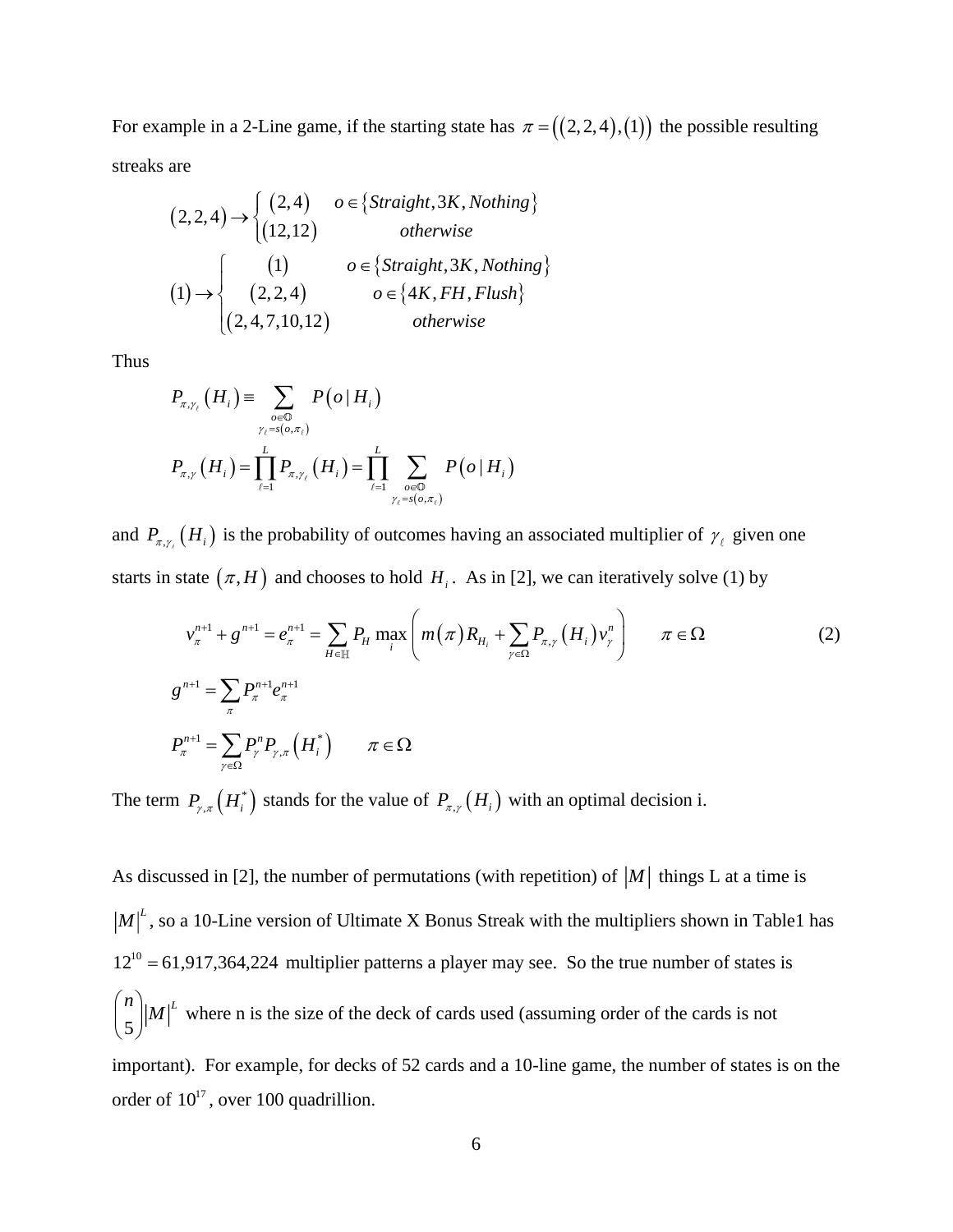Fortunately, some of the problem size reductions discussed in [2] can be used in the Bonus Streak game. In particular, the reductions are:

- 1. Use equivalent suite permutations of hands to reduce  $H \in \mathbb{H}$  to unique hands  $H \in \overline{\mathbb{H}}$ . This is easily implemented by letting  $P_H$  reflect the number of different suite permutations for a given hand. For games with 52 cards, this reduces the size of  $\mathbb H$  from 2,598,960 hands to 134,459 in  $\bar{H}$ .
- 2. Use state permutations to reduce the state space. For example, in a 3-Line game, state  $\{(1), (2,4), (12,12)\}\$  will give the same expected payouts as state  $\{(2,4), (1), (12,12)\}\$ and state  $\{(1), (12, 12), (2, 4)\}$  since the order of the multipliers across the lines of play is not important. As in [2] we let  $C \subseteq \Omega$  contain just the unique combinations (say those in sorted order) and denote equivalent states  $\gamma \approx \pi$  in  $\Omega$  for each  $\gamma \in C$ .

Unfortunately, a third reduction in [2] first suggested by Michael Shackelford [4] is not valid here. That reduction stated that all states having the same value of  $m(\pi)$  are equivalent. The proof given in [2] relied on the fact that  $P_{\pi, \gamma} (H_i)$  was independent of  $\pi$  which is not the case with Bonus Streak unless the states are composed of single-length streaks.

Let  $C \subseteq \Omega$  contain just the unique combinations (say those in sorted order). So

$$
|C| = \binom{|M|+L-1}{|M|-1}.
$$

With the reductions, we wish to solve

$$
v_{\pi}^{n+1} + g^{n+1} = e_{\pi}^{n+1} = \sum_{H \in \bar{\mathbb{H}}} P_H \max_{i} \left( m(\pi) R_{H_i} + \sum_{\gamma \in C} P_{\pi, \gamma} (H_i) v_{\gamma}^{n} \right) \qquad \pi \in C
$$
\n(3)  
\n
$$
g^{n+1} = \sum_{\pi} P_{\pi}^{n+1} e_{\pi}^{n+1}
$$
\n
$$
P_{\pi}^{n+1} = \sum_{\gamma \in \Omega} P_{\gamma}^{n} P_{\gamma, \pi} (H_{i \in S_{\gamma, H}}) \qquad \pi \in \Omega
$$

With the reductions, we need to adjust our definition of  $P_{\pi,\gamma}(H_i)$ . Let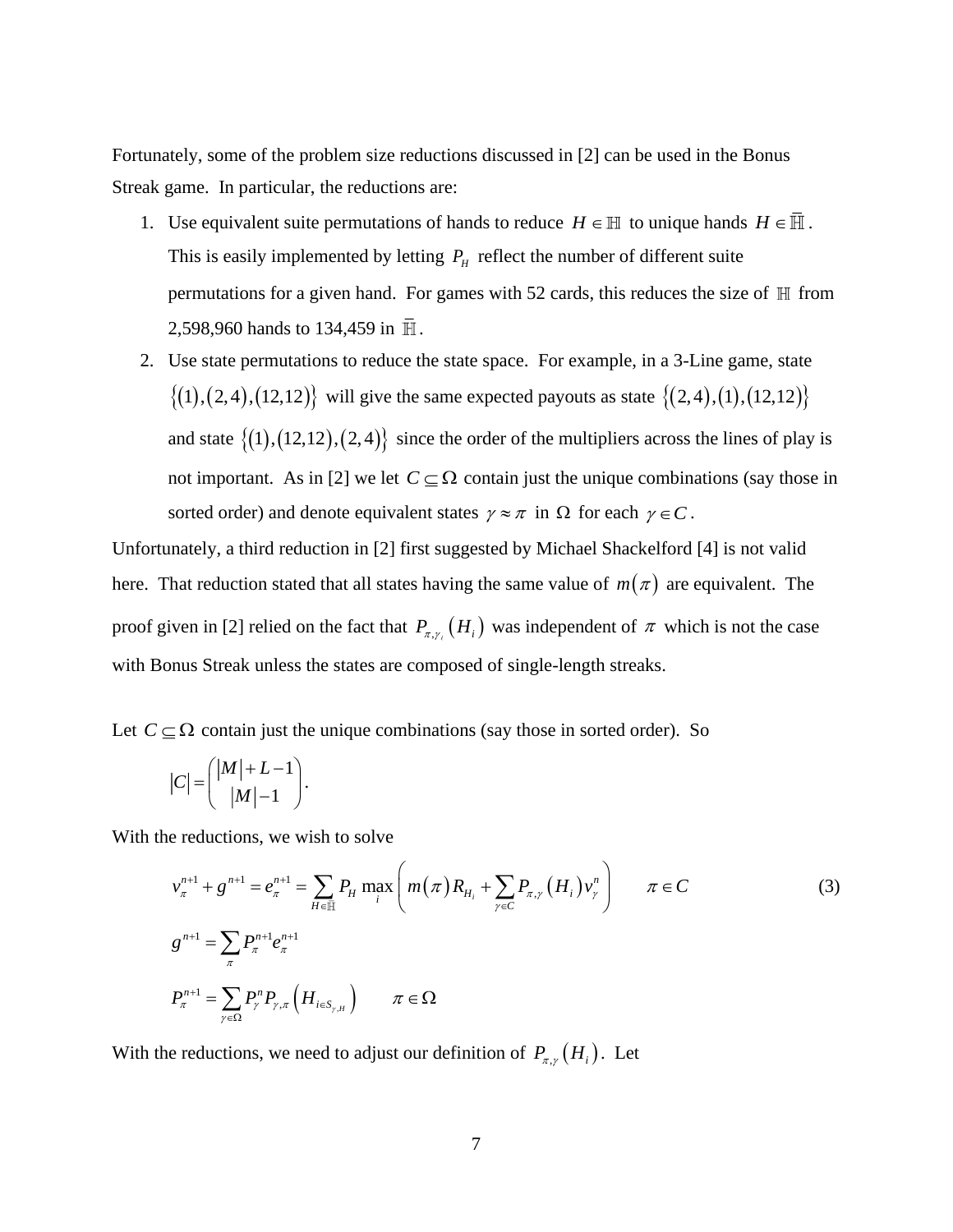$$
P_{\pi,\gamma}\left(H_i\right) = \prod_{\ell=1}^L \sum_{\substack{\eta \in \Omega \\ \eta \approx \gamma}} P_{\pi,\eta_\ell}\left(H_i\right) = \prod_{\ell=1}^L \sum_{\substack{\eta \in \Omega \\ \eta \approx \gamma}} \sum_{\substack{o \in \mathbb{O} \\ \eta \in \mathcal{S}\left(o,\pi_{\ell}\right)}} P\left(o \mid H_i\right) \qquad \pi,\gamma \in \Omega
$$

Note, the original values are  $v_{\gamma}^{n+1} = v_{\pi}^{n+1}$  for  $\gamma \in \Omega / C$ ,  $\gamma \approx \pi$ . As in [2], we stop (3) when

$$
\left|g^{n+1} - g^{n}\right| + \sum_{\pi \in C} \left|v_{\pi}^{n+1} - v_{\pi}^{n}\right| + \sum_{\pi \in C} \left|P_{\pi}^{n+1} - P_{\pi}^{n}\right| < 10^{-10} \left|C\right|.\tag{4}
$$

We solved a hypothetical<sup>3</sup> 1-Line version of Deuces Wild in Table 1 to get a gain (g) of 1.94665 and steady state values shown in Table 4. The Expected Value (EV) is  $1.94665/2 = 0.973325$ .

| Deuces Wild - 1 Line |           |           |  |  |  |
|----------------------|-----------|-----------|--|--|--|
| π                    | $v_{\pi}$ | $P_{\pi}$ |  |  |  |
| 1                    | $-2.506$  | 0.680794  |  |  |  |
| 4                    | 0.363605  | 0.069155  |  |  |  |
| 12                   | 8.08679   | 0.031268  |  |  |  |
| 2,4                  | 1.30152   | 0.079446  |  |  |  |
| 10,12                | 15.8166   | 0.006048  |  |  |  |
| 12,12                | 17.7519   | 0.014929  |  |  |  |
| 2,2,4                | 3.38067   | 0.091454  |  |  |  |
| 7,10,12              | 20.8671   | 0.006858  |  |  |  |
| 12, 12, 12           | 27.4171   | 0.002111  |  |  |  |
| 4,7,10,12            | 23.5686   | 0.007795  |  |  |  |
| 12, 12, 12, 12       | 37.0822   | 0.001174  |  |  |  |
| 2,4,7,10,12          | 25.2629   | 0.008969  |  |  |  |

Table 4: Solution to one line version of the game with multiples in Table 2

Table 5 gives the outcomes for the 1-3 Line versions of this Deuces Wild game. Actual machines in casinos currently only offer 3, 5 and 10-Line versions, so the 1-Line and 2-Line versions are hypothetical.

| <b>Deuces Wild Video Poker</b> |         | EV       |
|--------------------------------|---------|----------|
| 1-Line                         | 1.94665 | 0.973325 |
| 2-Lines                        | 3.88404 | 0.971010 |
| 3-Lines                        | 5.81832 | 0.969721 |

Table 5: Optimal expected returns for Deuces Wild Ultimate X Bonus Streak.

<sup>&</sup>lt;sup>3</sup> Although we have not seen a 1-Line version of the game, we anticipate their introduction just as 1-Line games of Ultimate X were eventually released by IGT.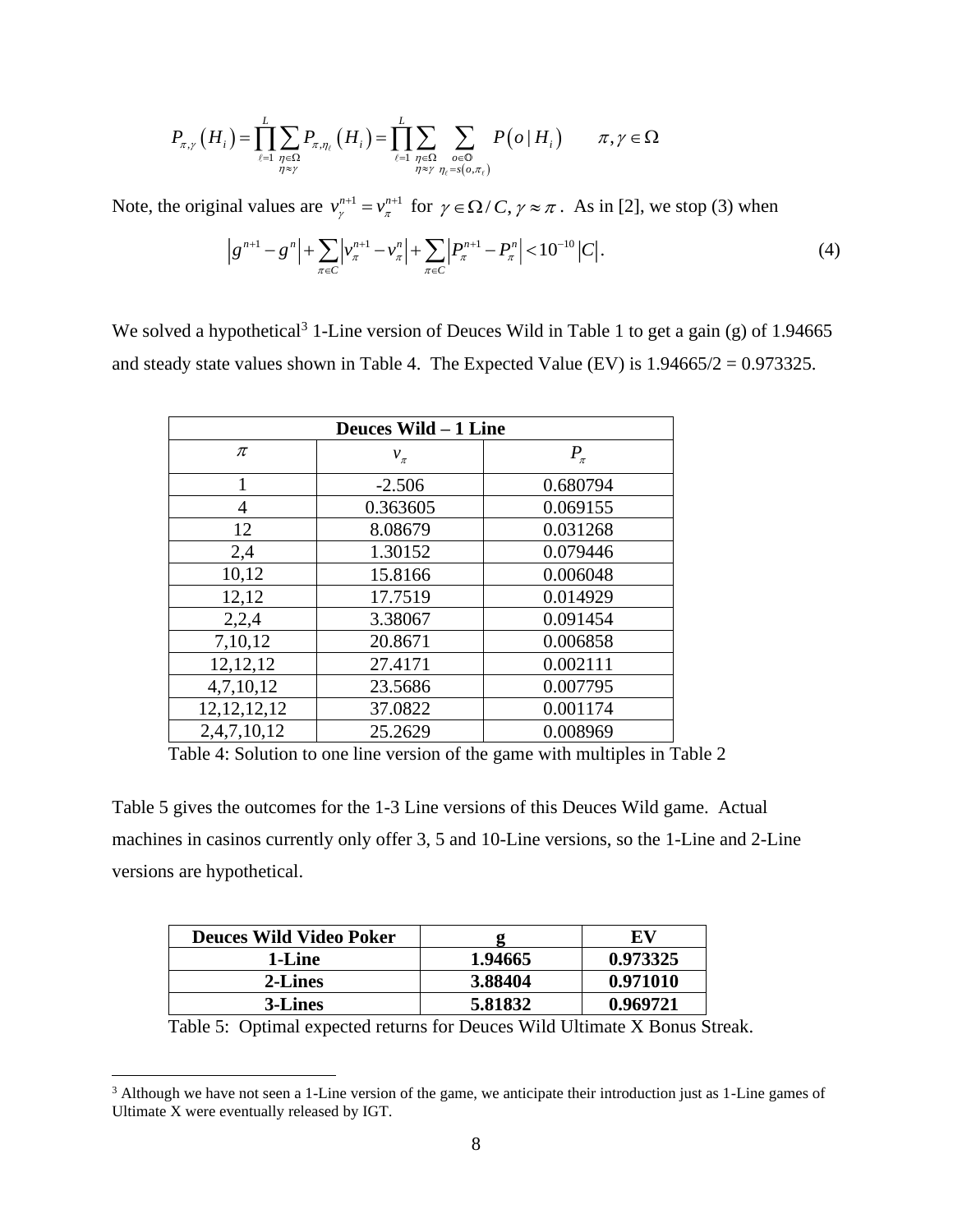Interestingly, the Bonus Streak game appears to exhibit the same phenomenon that the Ultimate X games showed (Page 16, [2]):

"the impact on expected return as the number of lines increases is negative" Note the EVs reduce as the number of lines increase in Table 5.

As another example, Table 6 gives the payouts and streaks for 7-5 Bonus Poker Deluxe.

| <b>Outcome</b>              | Payout | <b>Streak</b> |
|-----------------------------|--------|---------------|
| <b>Royal Straight Flush</b> | 800    | 2,5,8,10,12   |
| <b>Straight Flush</b>       | 50     | 2,5,8,10,12   |
| Four of a Kind (4K)         | 80     | 2,5,8,10,12   |
| <b>Full House (FH)</b>      | 7      | 2,5,8,10,12   |
| <b>Flush</b>                | 5      | 2,5,8         |
| <b>Straight</b>             | 4      | 2,5           |
| Three of a Kind (3K)        | 3      | 2,5           |
| <b>Two Pair</b>             |        |               |
| <b>Jacks or Better Pair</b> |        |               |
| <b>Nothing</b>              |        |               |

Table 6: Ultimate X Bonus Steak Multiplies, Bonus Poker Deluxe

Table 7 gives the outcomes for the 1-3 Line versions of Bonus Poker Deluxe and Table 8 its steady-state values for 1-Line.

| <b>Bonus Deluxe</b> |         | -EV      |
|---------------------|---------|----------|
| 1-Line              | 1.93818 | 0.969092 |
| 2-Lines             | 3.86879 | 0.967198 |
| 3-Lines             | 5.79847 | 0.966412 |

Table 7: Optimal expected returns for Bonus Poker Deluxe Ultimate X Bonus Streak.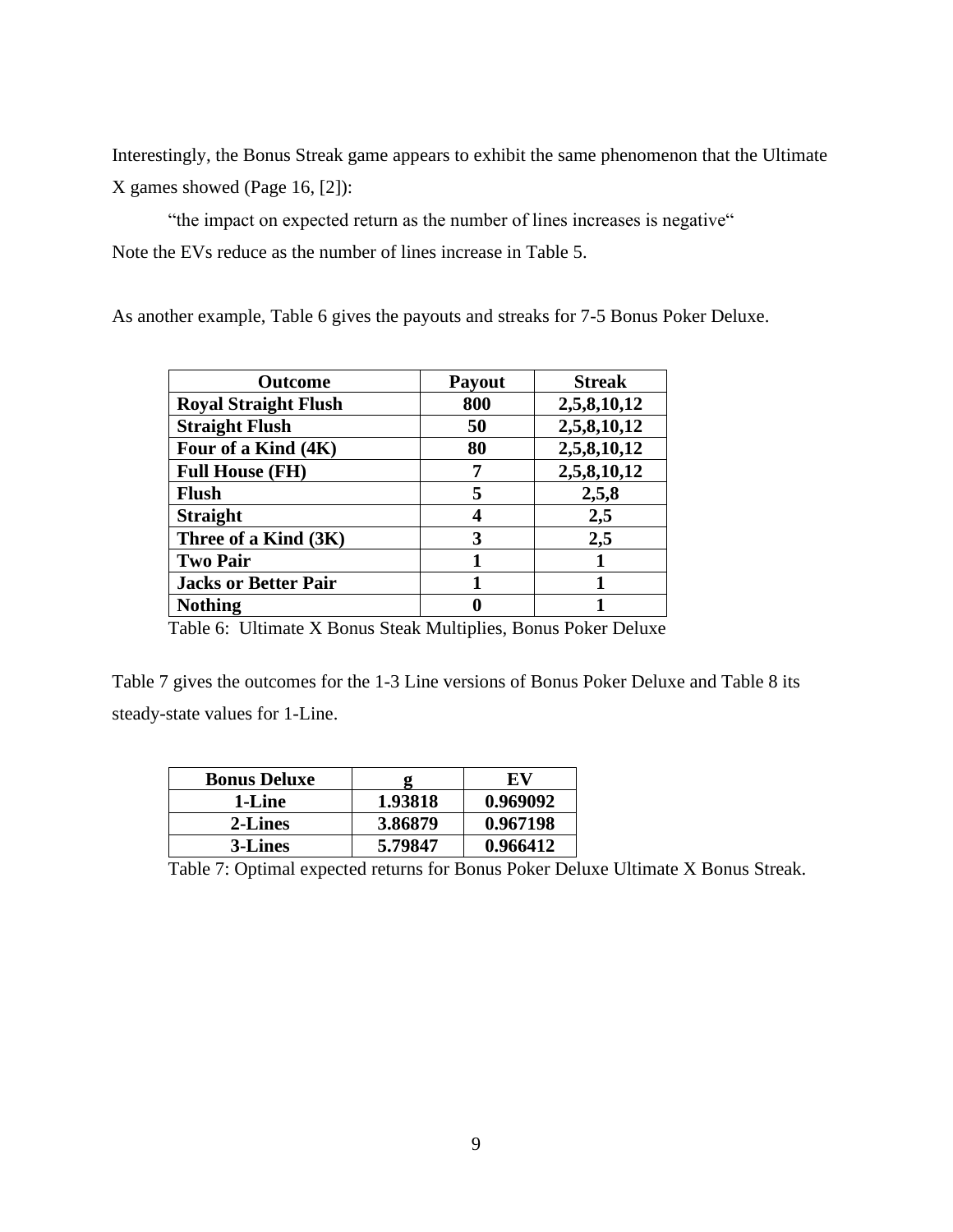| <b>Bonus Deluxe - 1 Line</b> |            |           |  |  |  |
|------------------------------|------------|-----------|--|--|--|
| π                            | $v_{\pi}$  | $P_{\pi}$ |  |  |  |
| $\mathbf{1}$                 | $-2.43554$ | 0.750595  |  |  |  |
| 5                            | 1.3749     | 0.064623  |  |  |  |
| 8                            | 4.2542     | 0.011538  |  |  |  |
| 12                           | 8.10293    | 0.023618  |  |  |  |
| 2,5                          | 2.14009    | 0.073308  |  |  |  |
| 5,8                          | 7.56512    | 0.013025  |  |  |  |
| 10,12                        | 15.79      | 0.008086  |  |  |  |
| 12,12                        | 17.7151    | 0.00536   |  |  |  |
| 2,5,8                        | 8.7366     | 0.014784  |  |  |  |
| 8,10,12                      | 21.7695    | 0.009117  |  |  |  |
| 12, 12, 12                   | 27.3272    | 0.002571  |  |  |  |
| 5,8,10,12                    | 25.2758    | 0.010296  |  |  |  |
| 12, 12, 12, 12               | 36.9393    | 0.001391  |  |  |  |
| 2,5,8,10,12                  | 26.6274    | 0.011688  |  |  |  |

Table 8: Optimal relative biases and steady state probabilities for Bonus Deluxe.

The challenge with analyzing games beyond 3-Lines is easily seen in Table 9 where we show the sizes of the states for the Deuces Wild game of Table 1.

|                                           | 1-Line | 3-Lines | 5-Lines | 10-Lines       |
|-------------------------------------------|--------|---------|---------|----------------|
| $ \Omega  =  M ^L$                        | 12     | 1,728   | 248,832 | 61,917,364,224 |
| $\left( \left  M \right  + L - 1 \right)$ | 12     | 364     | 4,368   | 352,716        |

Table 9: Size of Sets for Ultimate X Bonus Streak Deuces Wild

For example, using the state reduction to C for a 10-Line game gives 352,716 states. For each state we need to find the optimal hold of 134,459 hands, each requiring 32 probability vectors and expected value calculations. That is, over 1.5 trillion calculations for each are needed at each iteration in (3). With Ultimate X, the third state size reduction (which is not generally applicable here) to set D (in [2]) reduced the state space size dramatically. For the Deuces Wild game examined in [2], the sizes are as shown in Table 10. Notice that the 10-Line Ultimate X game was easier to solve than the 3-Line game of Bonus Streak Ultimate X.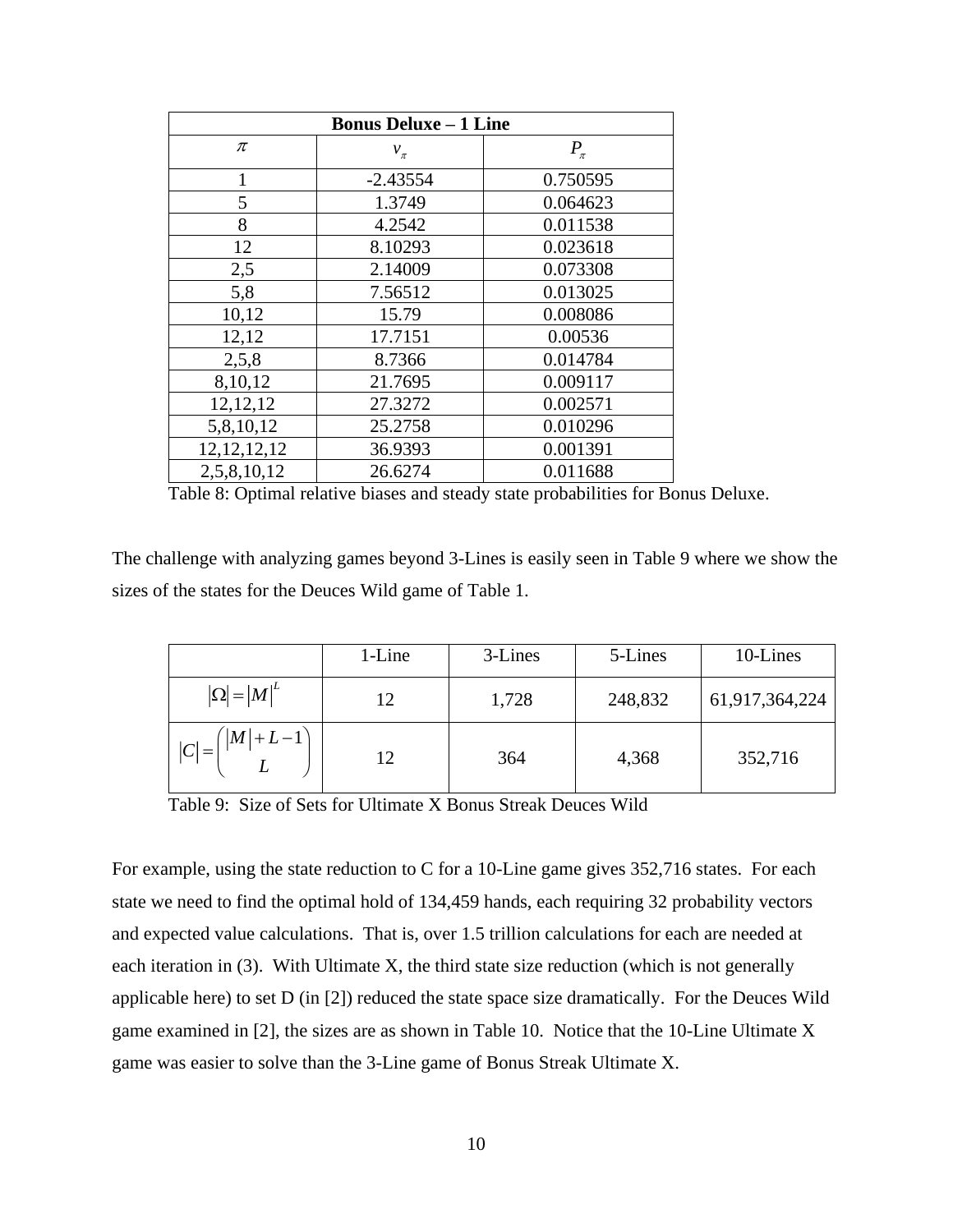|                                       | 1-Line | 3-Lines | 5-Lines | 10-Lines    |
|---------------------------------------|--------|---------|---------|-------------|
| $ \Omega  =  M ^L$                    |        | 343     | 16,807  | 282,475,249 |
| $\left  M \right  + L - 1$<br>$ C  =$ |        | 84      | 462     | 8,008       |
| D                                     |        | 29      | 51      | 106         |

Table 10: Size of Sets in [2] for Ultimate X Deuces Wild

In short, without some massively parallel computing platform, some new insights are needed to solve the Bonus Streak versions of Ultimate X for 10-Line games. 5-Line games are within reach but will take weeks to solve.

### **3. Possible Speed-ups**

Some obvious computational speed-ups include precomputing the following values which don't change from iteration to iteration:

> 1.  $P_{H}m(\pi)R_{H_{i}} \quad \forall H \in \overline{\mathbb{H}}, i = 1,...,32$  $P_{H}P_{\pi,\gamma}(H_{i}) \quad \forall H \in \overline{\mathbb{H}}, \pi, \gamma \in \mathbb{C}, i = 1, ..., 32$

The second suggestion above may be impractical because C grows so fast and  $\overline{\mathbb{H}}$  is large.

Similarly, dividing the iterations to parallel computations over  $\overline{\mathbb{H}}$  and C are easily done. With most processors implementing multiple cores and hyper-threading, parallel computing is possible<sup>4</sup>.

As mentioned when discussing state-space reductions it was noted we can have a small reduction of states by collapsing those states having all single-length streaks and equal  $m(\pi)$  values. The impact is minimal, however. For example, in the Jacks or Better game shown in Section 4 below, the 3-Line game has 560 states in C and only 17 can be reduced using this equivalence. The overhead to implement this reduction hardly covers the slight reduction in state space size.

<sup>4</sup> We used 10 of our 12 cores on a Xeon E5645 Intel processor.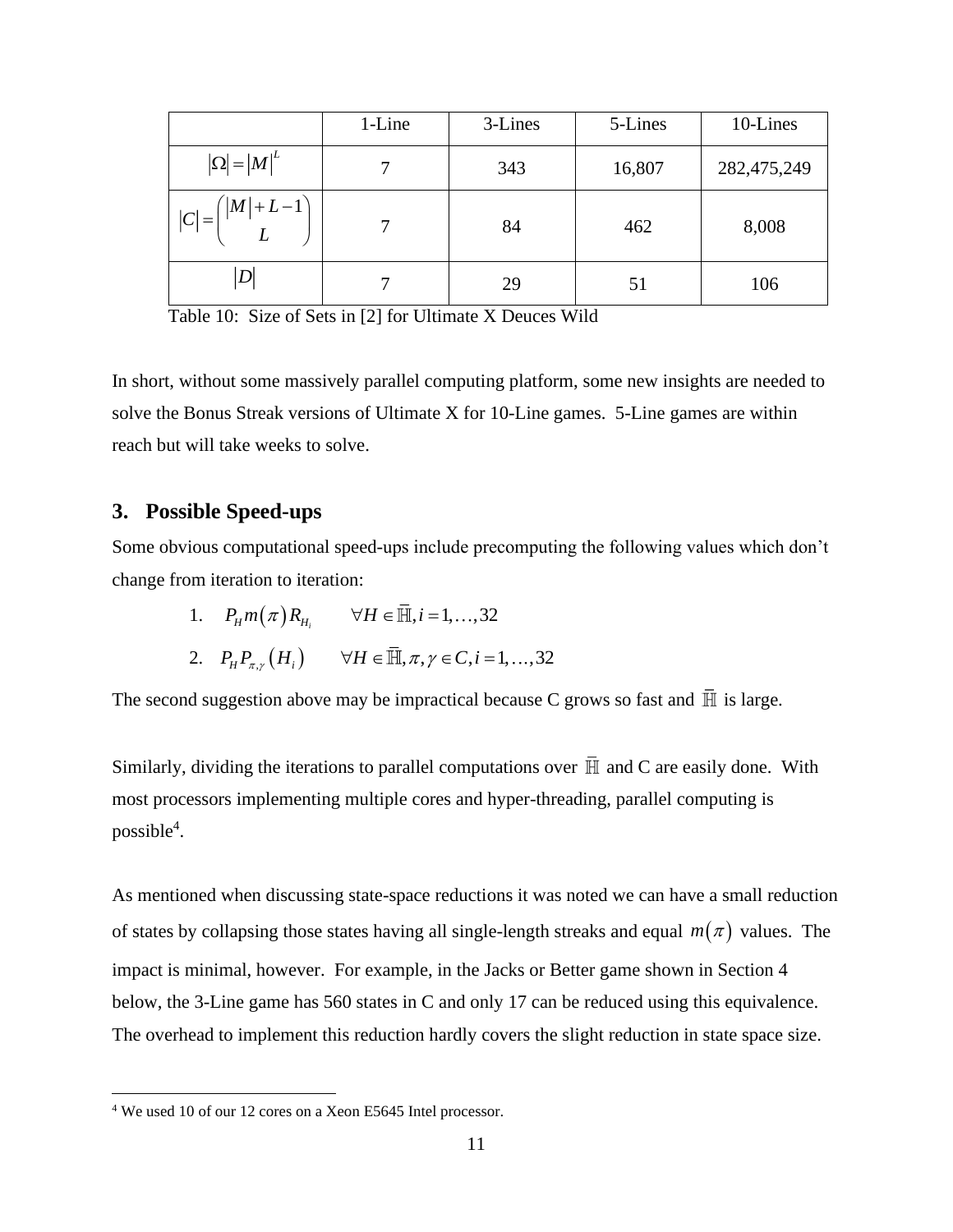Another possible speed-up can be achieved using a termination criterion first suggested by Odoni [3]. He showed that

$$
\overline{L}^n \ge \overline{L}^{n+1} \ge g \ge \underline{L}^{n+1} \ge \underline{L}^n
$$

$$
\overline{L}^n = \max_{\pi} e_{\pi}^{n+1} - \nu_{\pi}^n
$$

$$
\underline{L}^n = \min_{\pi} e_{\pi}^{n+1} - \nu_{\pi}^n
$$

So, stopping when  $\overline{L}^{n+1} - \underline{L}^{n+1} < \varepsilon$  will provide a good estimate of g for small enough  $\varepsilon$ . For examples, for the first Jacks or better game shown later using  $\varepsilon$  values shown in the Table below, we found the following number of iterations needed to achieve the stopping condition:

| <b>Lines</b>                                   |    |    |    |
|------------------------------------------------|----|----|----|
| <b>Iterations with Condition (4)</b>           | 28 | 29 | 30 |
| <b>Iterations with</b> $\varepsilon = 10^{-8}$ | 25 | 25 |    |
| <b>Iterations with</b> $\varepsilon = 10^{-7}$ | 22 | 24 | 24 |
| <b>Iterations with</b> $\varepsilon = 10^{-6}$ |    |    |    |

This stopping criterion may not leave us with as accurate estimates of the steady state probabilities or relative bias values as the stopping criterion discussed earlier with Equation (4), but it could save iteration rounds if we are interested in just computing the gain of a game.

In [2] we discussed some additional computational reductions. One was to use other forms of iteration where both storage requirements and rate of convergence improved when applicable. Such methods exist for solving discounted, infinite-horizon, Markov Decision problems. However, we know of no way to implement these for the non-discounted problem without first converting it to a form where they can be applied (as done by Koehler et al. in [1]) which itself required solving a Markov decision problem.

We also mentioned it is possible to permanently eliminate sub-optimal decisions as the iteration proceeds, thus, in principle, reducing the problem size. In our explorations of this approach, the overhead introduced did not justify the improvement in convergence speed.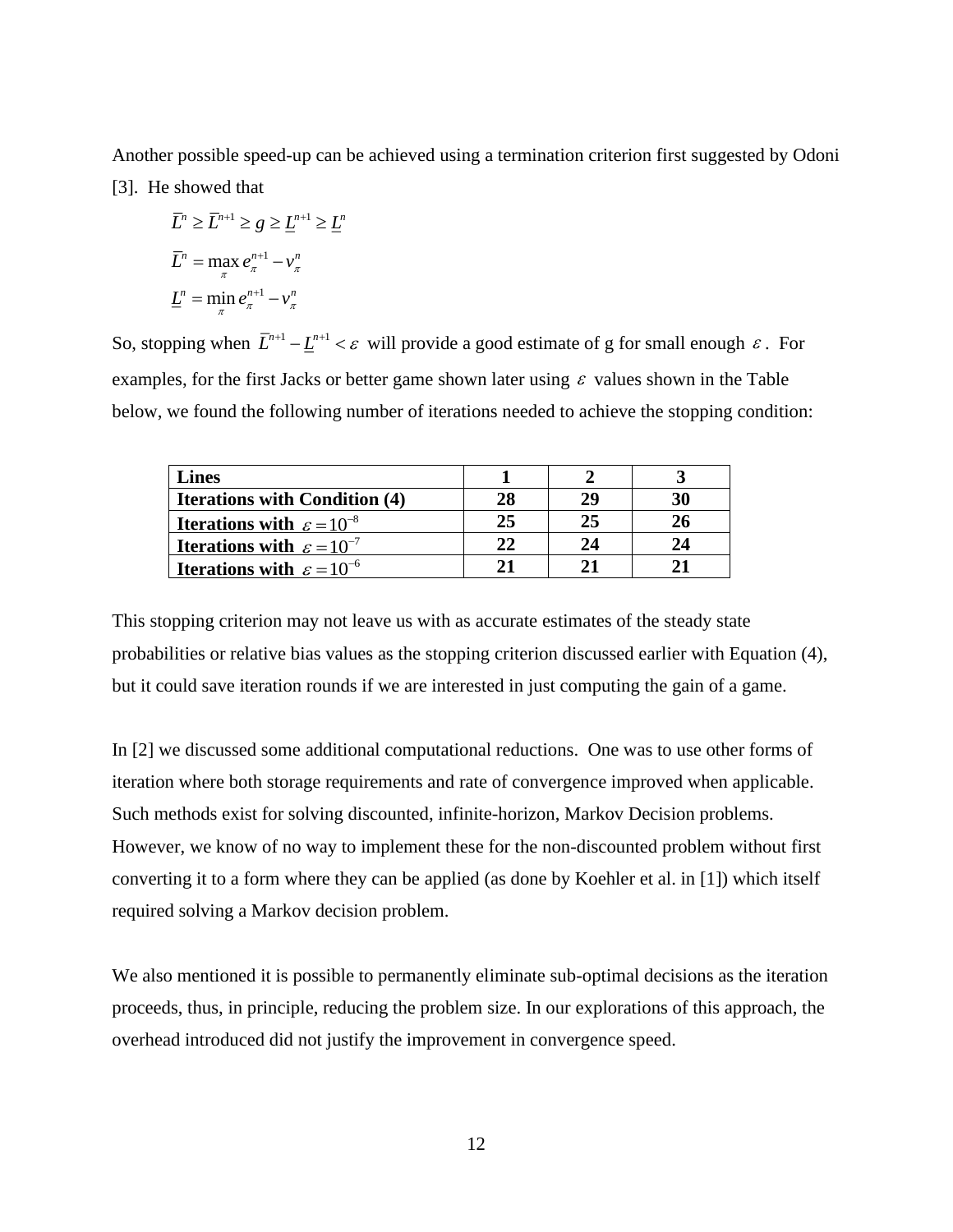## **4. Results**

Below are the results we found for a selection of games, pay tables and bonus streaks for 1-Line and 3-Line versions of the game.

|                            |                               |                          | Streak        |               |          | <b>EVs</b> |          |
|----------------------------|-------------------------------|--------------------------|---------------|---------------|----------|------------|----------|
| Game                       | Pays                          | 3K                       | STR, FL       | <b>HIGHER</b> | Regular  | 1-Line     | 3-Line   |
| Double Double Bonus        | $9 - 5$                       | 2,4                      | 2,4,8         | 2,4,8,10,12   | 0.978729 | 0.987373   | 0.984091 |
| Double Double Bonus        | $8 - 5$                       | 2,4                      | 2,4,8         | 2,4,8,10,12   | 0.967861 | 0.976225   | 0.972826 |
| Double Double Bonus        | $7 - 5$                       | 2,4                      | 2,4,8         | 2,4,8,10,12   | 0.957120 | 0.965194   | 0.961655 |
| Double Double Bonus        | $6 - 5$                       | 2,4                      | 2,4,8         | 2,4,8,10,12   | 0.946569 | 0.954333   | 0.950554 |
| <b>Triple Double Bonus</b> | $9 - 6$                       | 2,4                      | 2,4,8         | 2,4,8,10,12   | 0.981540 | 0.993189   | 0.990460 |
| <b>Triple Double Bonus</b> | $9 - 5$                       | 2,4                      | 2,4,8         | 2,4,8,10,12   | 0.970204 | 0.978236   | 0.974948 |
| <b>Triple Double Bonus</b> | $8 - 5$                       | 2,4                      | 2,4,8         | 2,4,8,10,12   | 0.959687 | 0.967222   | 0.963846 |
| <b>Triple Double Bonus</b> | $7 - 5$                       | 2,4                      | 2,4,8         | 2,4,8,10,12   | 0.949178 | 0.956277   | 0.952820 |
| Double Bonus               | $9 - 6 - 5$                   | 2,4                      | 2,4,7         | 2,4,7,11,12   | 0.978062 | 0.982587   | 0.980935 |
| Double Bonus               | $9 - 6 - 4$                   | 2,4                      | 2,4,8         | 2,4,8,10,12   | 0.963754 | 0.976847   | 0.974719 |
| Double Bonus               | $9 - 5 - 4$                   | 2,4                      | 2,4,8         | 2,4,8,10,12   | 0.952738 | 0.962197   | 0.959335 |
| Double Bonus               | $8 - 5 - 4$                   | 2,4                      | 2,4,8         | 2,4,8,10,12   | 0.941897 | 0.950919   | 0.947926 |
| <b>Bonus Poker</b>         | $7 - 5$                       | 2,4                      | 2,4,8         | 2,4,8,10,12   | 0.980147 | 0.987757   | 0.984631 |
| <b>Bonus Poker</b>         | $6 - 5$                       | 2,4                      | 2,4,8         | 2,4,8,10,12   | 0.968687 | 0.976217   | 0.973129 |
| Jacks or Better            | $9 - 5$                       | 2,4                      | 2,4,8         | 2,4,8,10,12   | 0.984498 | 0.992208   | 0.989064 |
| Jacks or Better            | $8 - 5$                       | 2,4                      | 2,4,8         | 2,4,8,10,12   | 0.972984 | 0.980650   | 0.977559 |
| <b>Jacks or Better</b>     | $7 - 5$                       | 2,4                      | 2,4,8         | 2,4,8,10,12   | 0.961472 | 0.969092   | 0.966057 |
| Jacks or Better            | $6 - 5$                       | 2,4                      | 2,4,8         | 2,4,8,10,12   | 0.949961 | 0.957538   | 0.954556 |
|                            |                               | 3K STR                   | <b>FLUSH</b>  | <b>HIGHER</b> |          |            |          |
| <b>Bonus Poker Deluxe</b>  | $8 - 6$                       | 2,5                      | 2,5,7         | 2,5,7,11,12   | 0.984928 | 0.995215   | 0.987909 |
| <b>Bonus Poker Deluxe</b>  | $8 - 5$                       | 2,5                      | 2,5,8         | 2,5,8,10,12   | 0.974009 | 0.980375   | 0.977853 |
| <b>Bonus Poker Deluxe</b>  | $7 - 5$                       | 2,5                      | 2,5,8         | 2,5,8,10,12   | 0.962526 | 0.969092   | 0.966412 |
| <b>Bonus Poker Deluxe</b>  | $6 - 5$                       | $\overline{2.5}$         | 2,5,8         | 2,5,8,10,12   | 0.953611 | 0.958301   | 0.955063 |
|                            |                               | FL, FH,<br>$4\mathrm{K}$ | <b>HIGHER</b> |               |          |            |          |
| Deuces Wild                | $20 - 12 - 10$<br>$4 - 4 - 3$ | 2,2,4                    | 2,4,4,11,12   | n/a           | 0.975791 | 0.984147   | 0.981442 |
| Deuces Wild                | $20-12-10-$<br>$4 - 4 - 3$    | 2,2,4                    | 2,4,4,10,12   | n/a           | 0.975791 | 0.981346   | 0.978687 |
| Deuces Wild                | $25 - 16 - 13$<br>$4 - 3 - 2$ | 2,2,4                    | 2,4,7,10,12   | n/a           | 0.967651 | 0.973327   | 0.969721 |
| Deuces Wild                | $20 - 10 - 8 - 4$<br>$4 - 3$  | 2,2,4                    | 2,4,5,10,12   | n/a           | 0.959638 | 0.966627   | 0.963748 |
| Deuces Wild                | $25 - 15 - 10$<br>$4 - 3 - 2$ | 2,2,4                    | 2,4,8,10,12   | n/a           | 0.948182 | 0.954816   | 0.950898 |
| <b>Bonus Deuces Wild</b>   | $10-4-3-3$                    | 2,2,4                    | 2,4,5,10,12   | n/a           | 0.973644 | 0.988510   | 0.983837 |
| <b>Bonus Deuces Wild</b>   | $12-4-3-2$                    | 2,2,4                    | 2,4,8,10,12   | n/a           | 0.962183 | 0.975882   | 0.971701 |
| <b>Bonus Deuces Wild</b>   | $12 - 4 - 3 - 2$              | 2,2,4                    | 2,4,6,10,12   | n/a           | 0.962183 | 0.969432   | 0.965357 |
| <b>Bonus Deuces Wild</b>   | $10-4-3-2$                    | 2,2,4                    | 2,4,6,10,12   | n/a           | 0.953368 | 0.958227   | 0.953696 |

Tables from actual 3- and 5-Line Games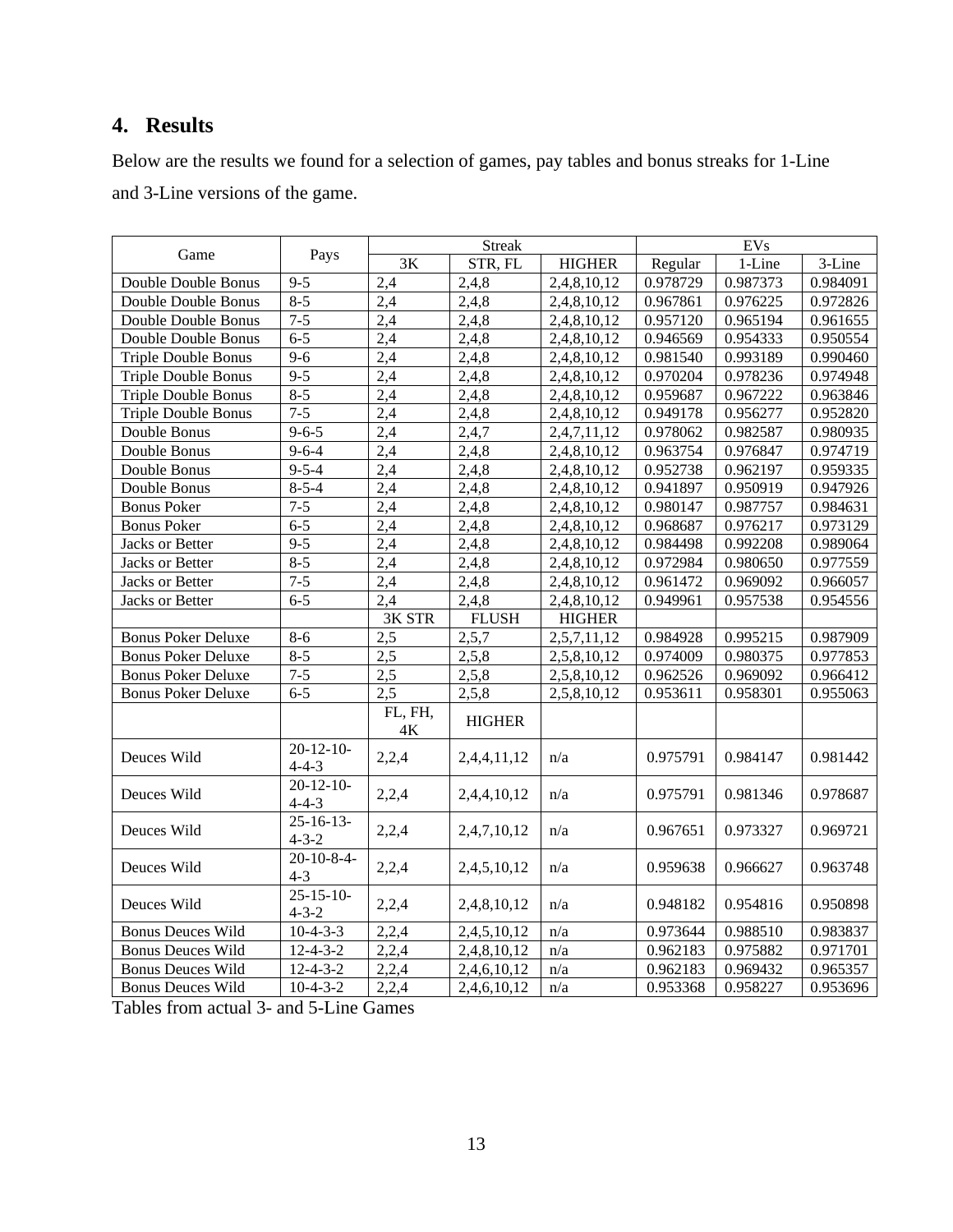|                            | Pays                          | <b>Streak</b>  |               | EVs      |          |          |
|----------------------------|-------------------------------|----------------|---------------|----------|----------|----------|
| Game                       |                               | 3K, STR,<br>FL | <b>HIGHER</b> | Regular  | 1-Line   | 3-Line   |
| Double Double Bonus        | $9 - 5$                       | 2,3,4          | 2,3,4,8,12    | 0.978729 | 0.986802 | 0.984845 |
| Double Double Bonus        | $8 - 5$                       | 2,3,4          | 2,3,4,8,12    | 0.967861 | 0.975780 | 0.973698 |
| <b>Triple Double Bonus</b> | $9 - 6$                       | 2,3,4          | 2,3,4,8,12    | 0.981540 | 0.991724 | 0.990154 |
| <b>Triple Double Bonus</b> | $9 - 5$                       | 2,3,4          | 2,3,4,8,12    | 0.970204 | 0.977546 | 0.975763 |
| Double Bonus               | $9 - 6 - 5$                   | 2,3,4          | 2,3,4,8,12    | 0.978062 | 0.991708 | 0.990513 |
| Double Bonus               | $9 - 6 - 4$                   | 2,3,4          | 2,3,4,8,12    | 0.963754 | 0.975194 | 0.973749 |
| <b>Bonus Poker</b>         | $7 - 5$                       | 2,3,4          | 2,3,4,8,12    | 0.980147 | 0.986813 | 0.985326 |
| <b>Bonus Poker</b>         | $6 - 5$                       | 2,3,4          | 2,3,4,8,12    | 0.968687 | 0.975253 | 0.973772 |
| Jacks or Better            | $8 - 6$                       | 2,3,4          | 2,3,4,7,12    | 0.983927 | 0.989636 | 0.988314 |
| Jacks or Better            | $8 - 5$                       | 2,3,4          | 2,3,4,8,12    | 0.972984 | 0.979645 | 0.978164 |
| <b>Bonus Poker Deluxe</b>  | $8 - 5$                       | 2,3,4          | 2,3,4,8,12    | 0.974009 | 0.983523 | 0.981652 |
| <b>Bonus Poker Deluxe</b>  | $7 - 5$                       | 2,3,4          | 2,3,4,8,12    | 0.962526 | 0.972368 | 0.970263 |
|                            |                               | FL, FH,<br>4K  | <b>HIGHER</b> |          |          |          |
| Deuces Wild                | $20-12-9-4-$<br>$4 - 3$       | 2,2,4          | 2,4,8,10,12   | 0.970554 | 0.988058 | 0.985117 |
| Deuces Wild                | $25 - 16 - 13$<br>$4 - 3 - 2$ | 2,2,4          | 2,4,8,10,12   | 0.967651 | 0.976643 | 0.972999 |
| <b>Bonus Deuces Wild</b>   | $10-4-3-3$                    | 2,2,4          | 2,4,7,10,12   | 0.973644 | 0.993026 | 0.990081 |
| <b>Bonus Deuces Wild</b>   | $12 - 4 - 3 - 2$              | 2,2,4          | 2,4,8,10,12   | 0.962183 | 0.975882 | 0.971701 |

Tables from actual 10-Line Games

## **5. Vulturing**

Vulturing refers to the process of scavenging left-over multipliers from previous players. For Ultimate-X games, if there are any multipliers greater than one, the expected value of playing a hand at a 5 coin bet is positive. In Bonus Streak games, that strategy doesn't work because the multipliers are disabled for any bet less than the maximum bet. However, the left-over multipliers may still lead to a positive expected value.

Before proceeding further, we need a firm definition of what vulturing might encompass for any game leaving something of potential player value. In short, vulturing dictates in what states we should play a game, and how, and when we should stop playing the game because it is no longer of any advantage to us. We distinguish this from non-vulturing where the decisions to play a game and when to stop are dictated by other concerns such as game likes and dislikes, how much money one has with them, time available, and so on.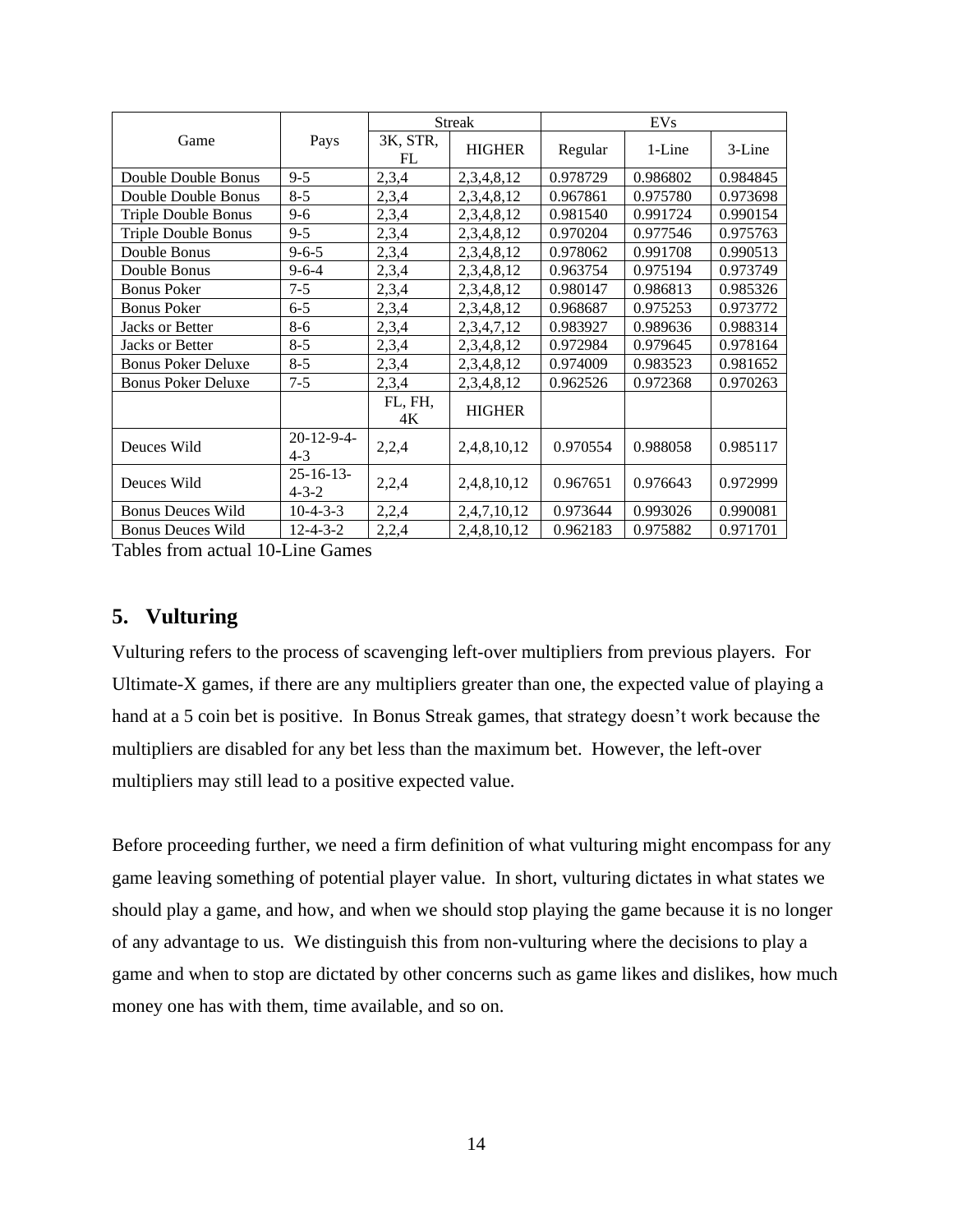States: For both Ultimate X and Bonus Streak, the "states" are defined by the current multipliers and, for Ultimate X, the state can be simplified to just a sum of the multipliers. Which states should be played and which not played has to be determined.

How to play: There are several issues associated with how to play a game. The first is the bet size. For both Ultimate X and Bonus Streak there are three possibilities to consider. As with most video poker games, there is often a distinction between playing 1-4 coins versus five coins, usually in how much a Royal Straight Flush pays. Five coins almost always pays-out more per coin-in than does 1-4 coins. No serious player plays less than 5 coins per bet in such cases. For both Ultimate X and Bonus Streak, playing 10 coins per line activates the multiplier generation feature. That is, the outcome of the hand generates multipliers that are applied to future hands. Unlike Ultimate X, Bonus Streak multipliers do not apply to future hands unless they too are played at the maximum (10 coin per line) level.

The second issue, once a bet size is chosen, is how to play a dealt hand? This has a lot to do with what we do at the end of the hand of play. If we have placed a maximum bet (10 coins per line), we should consider the impact our play has on potential new multipliers. Unlike non-vulturing players, we do not have to endure unattractive states (we simply stop playing) or we can take actions that increase our short-term results at the expense of long-term ones. In Ultimate X, we can use the multipliers on a hand at less than the max bet (5 coins) and play using the optimal strategy for the underlying game.

Stopping: In short, vulturing entails starting at a desirable state and stopping at an undesirable state. What entails a desirable state and undesirable one needs some discussion. One might describe a desirable state as one that has a positive expected value for the next hand of play, and then stopping occurs when a state is encountered where the expected value of the next hand of play is negative. Another might describe one as having a positive expected value across a sequence of hands played until the player decides to stop playing. There may be hands played with negative expected returns for one hand that are covered by hands already having good multipliers.

15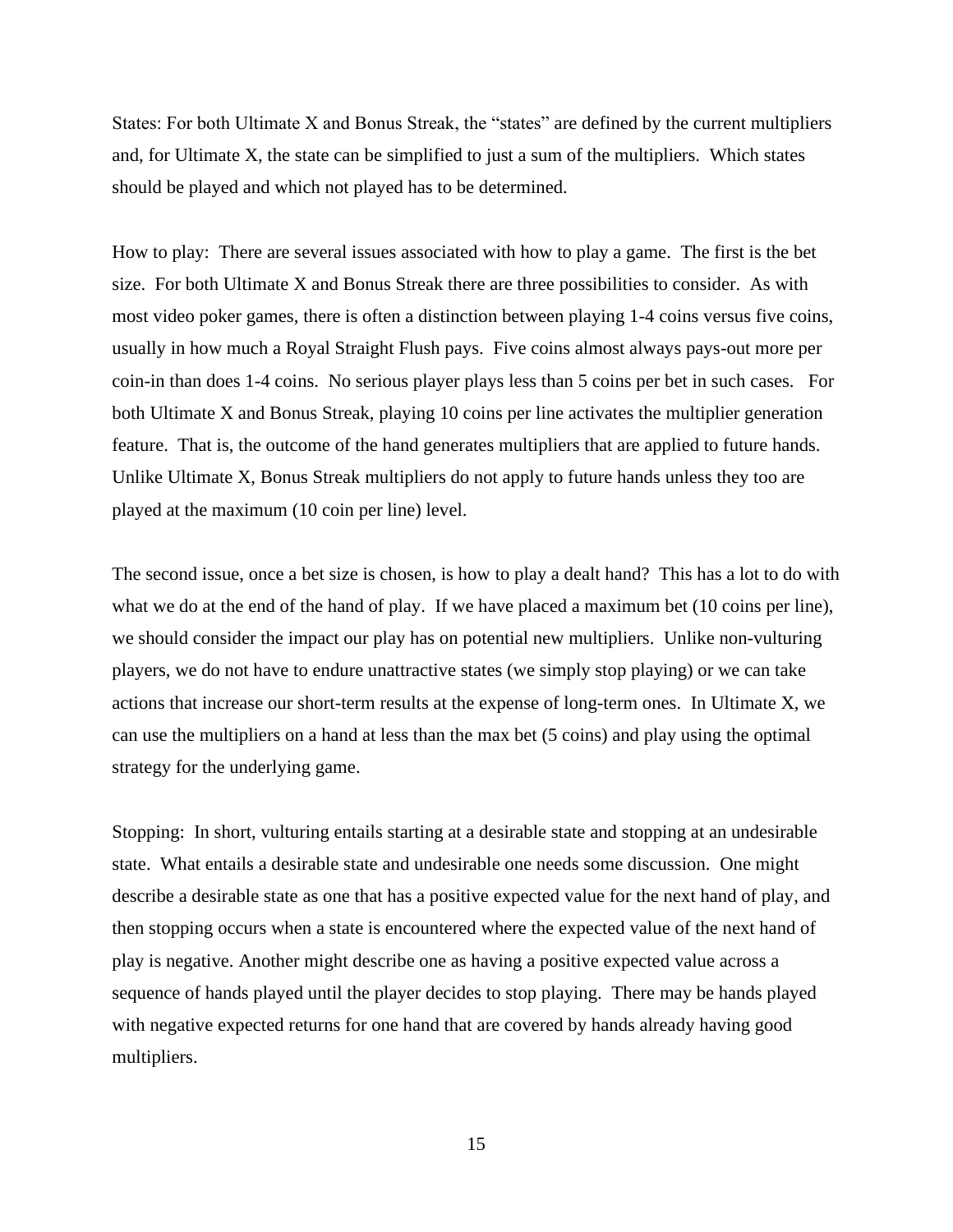Suppose one finds the following left-over multipliers in a 9-5 Jacks or Better game:

 $\{(2,4), (1), (1)\}$ . Should one "vulture" this? If only one hand will be played (at a max bet) for this 3-line game, the expected value is  $0.984498 * 4/6 = 0.656332$ . The 0.984498 is the expected value for the normal 9-5 game (since we are playing just one hand). The 4/6 is the average multiplier per coin-in. So this is not attractive. However, since we are playing at the max bet, we have the potential of new streaks and the next state may compensate for the expected loss for the current state (see the examples given shortly). So, like normal play in Ultimate X and Bonus Streak, we must anticipate future hands, even in vulturing.

So which states should we vulture in Bonus Streak? Two conditions might be considered. From a solution to (1) we have one condition. Vulture state  $\pi$  if

$$
C1: v_{\pi} + g \ge 2L.
$$

This rule takes into account future hands. Another condition is also obvious, vulture a state if

C2: 
$$
m(\pi) \sum_{H \in \overline{\mathbb{H}}} P_H \max_i R_{H_i} \geq 2L
$$
.

This latter condition just considers only one hand (played perfectly for the underlying game) and ignores any future possibilities.

It is possible that a state satisfies the second condition without satisfying the first one. For example, in the Deuces Wild game used throughout this paper, the state  $\{(1), (4), (2,4)\}$  has

$$
m(\pi) \sum_{H \in \bar{\mathbb{H}}} P_H \max_i R_{H_i} = 7 \bullet 0.9676505 = 6.7735535 > 6
$$

but

$$
v_{\pi} + g = -0.8098685 + 5.8183247 = 5.0084562 < 6.
$$

This means that playing the hand myopically for one hand is better than using perfect play for the regular Bonus Streak game. Of course, one may get lucky with a new set of attractive multipliers.

Likewise, it is possible a state satisfies the first condition without satisfying the second. For example, the state  $\{(1), (1), (4,7,10,12)\}$  has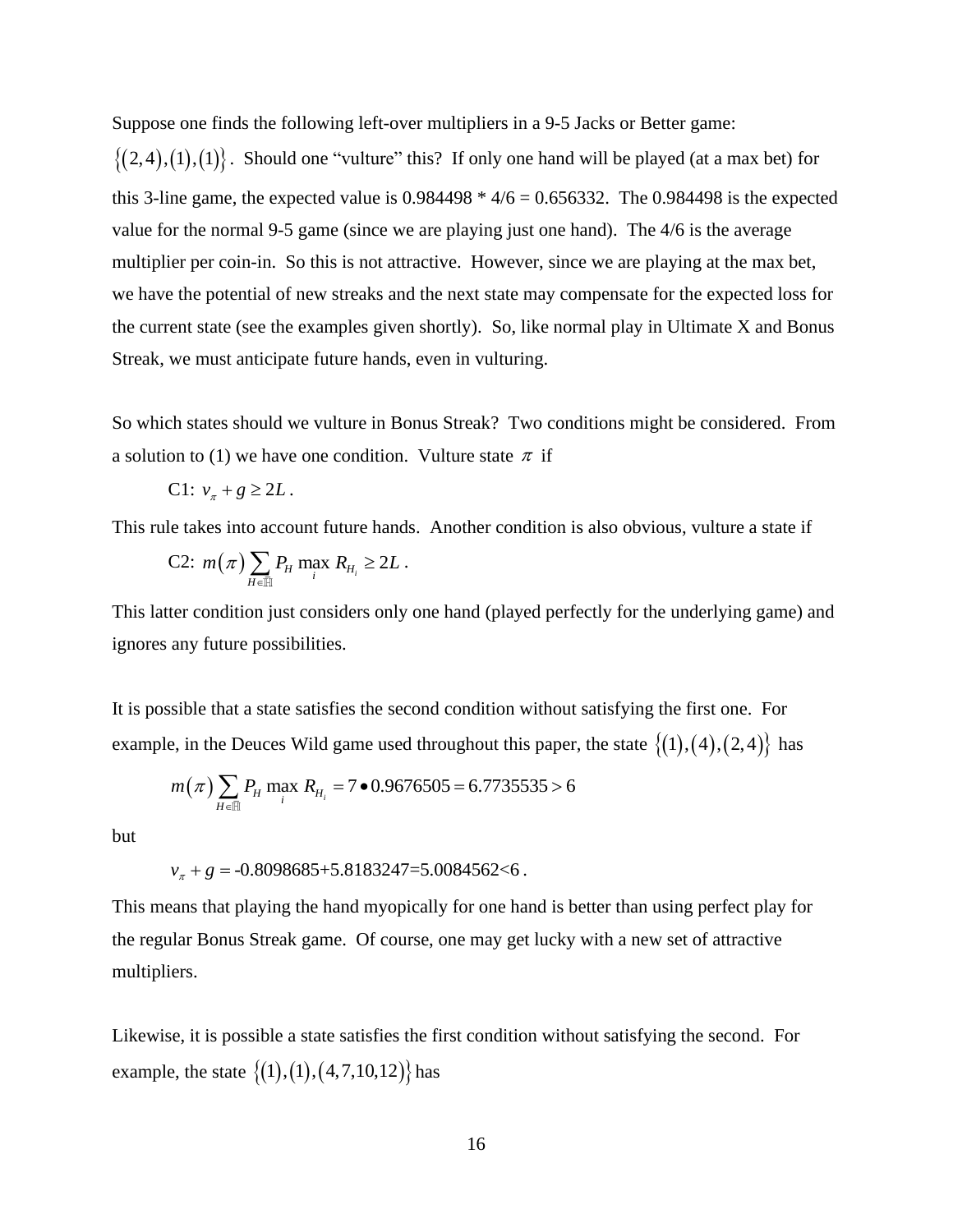$$
m(\pi)\sum_{H \in \bar{\mathbb{H}}} P_H \max_i R_{H_i} = 6 \bullet 0.9676505 = 5.805903 < 6
$$

but

#### $v_{\pi}$  +  $g$  = 18.4245963+5.8183247=24.24292>6.

One can see that, although the first hand will be played with a negative expected value, the subsequent three hands will all have a positive expected value.

(*x*)  $\sum_{n \in \mathbb{Z}} P_n \max R_{n_i} = 6 \cdot 0.9676505 = 5.805903 < 6$ <br>  $+ g = 18.4245963+5.8183247=24.24292>6$ .<br>
ee that, although the first hand will be played with<br>
three hands will all have a positive expected value<br>
eaking, conditi Strictly speaking, condition (C1) assumes play will follow the normal optimal play for the Bonus Streak game. However, we won't be playing a normal Bonus Streak game but rather one that terminates with unattractive states. Likewise, (C2) assumes we will play the hand myopically, ignoring any future hands (at least until we see the next state which might be good). We propose using C1 where the gain and relative bias values are determined by what we call the Optimal Vulturing problem and C2 only when a state does not satisfy C1 but does satisfy C2.

Here we give a formulation for the Optimal Vulturing problem. For any state  $\pi \in C$  let  $\delta(\pi)$  be 1 if we should vulture the game under rule C1 in state  $\pi$  and 0 otherwise.

$$
\max_{\delta} g
$$
\n
$$
v_{\pi} + g = \sum_{H \in \mathbb{H}} P_H \max_{i} \left( m(\pi) R_{H_i} + \sum_{\gamma \in \Omega} P_{\pi, \gamma} (H_i) v_{\gamma} \delta(\gamma) \right) \qquad \pi \in \Omega
$$
\n
$$
\sum_{\pi} P_{\pi} v_{\pi} = 0
$$
\n(4)

These gain and bias values may be different from those determined by (1).

Define the following for a fixed set  $\Delta \subseteq C$ .

$$
v_{\pi} + g = \sum_{H \in \mathbb{H}} P_H \max_{i} \left( m(\pi) R_{H_i} + \sum_{\gamma \in \Omega} P_{\pi, \gamma} (H_i) v_{\gamma} \delta(\gamma) \right) \qquad \pi \in \Omega
$$
  

$$
\sum_{\pi} P_{\pi} v_{\pi} = 0
$$
  

$$
\delta(\pi) = \begin{cases} 0 & \pi \notin \Delta \\ 1 & \pi \in \Delta \end{cases}
$$
 (A)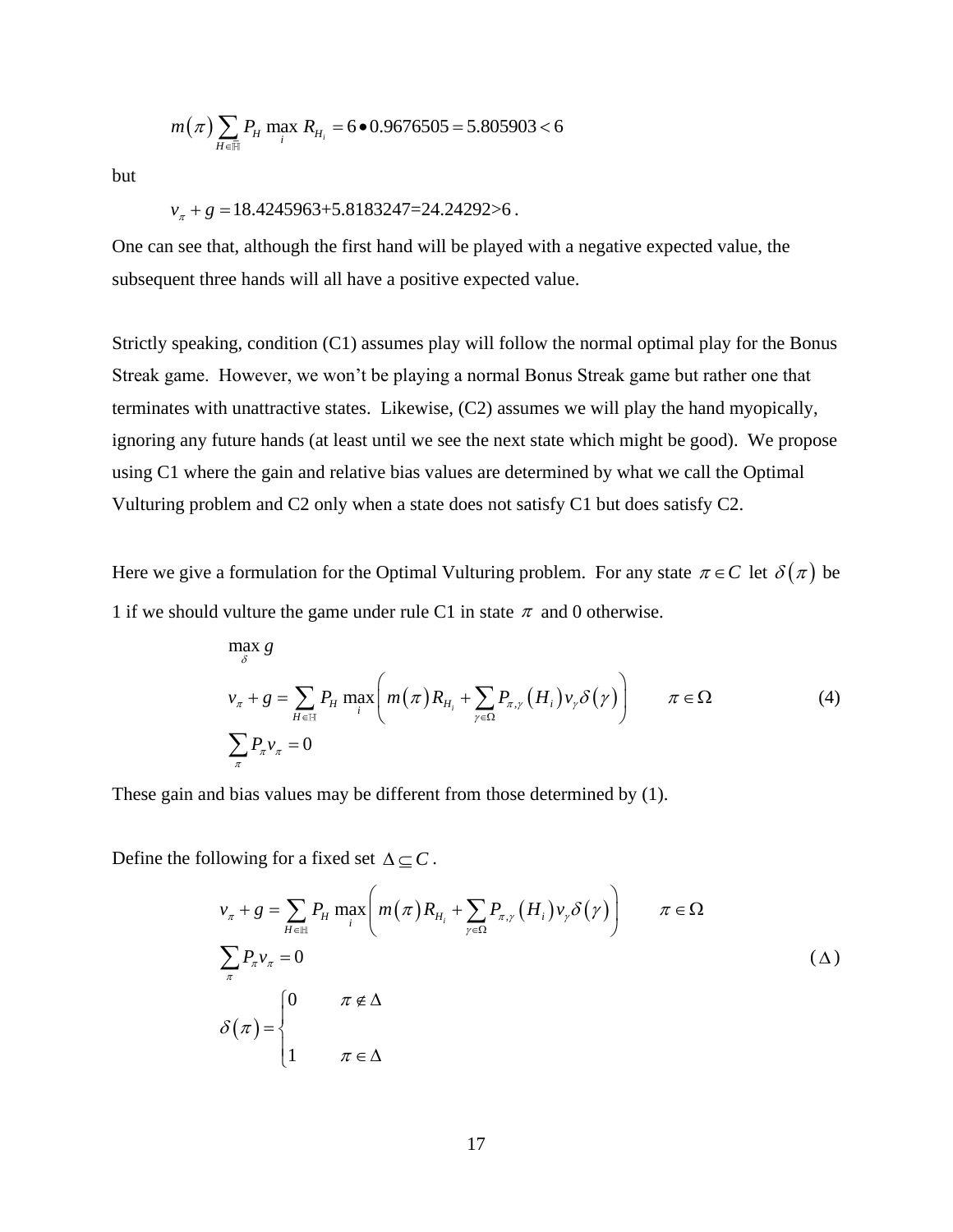Theorem 1

Given a solution to ( $\Delta$ ) then for any  $\pi \in \overline{\Delta}$ 

$$
v_{\pi}^{*}(\Delta) < 0 \Rightarrow \delta(\pi) = 0
$$
  

$$
v_{\pi}^{*}(\Delta) > 0 \Rightarrow \delta(\pi) = 1
$$

Proof:

We have for any state s

$$
v_{s} + g = \sum_{H \in \mathbb{H}} P_{H} \max_{i} \left( m(s) R_{H_{i}} + \sum_{\gamma \in \Omega} P_{\pi,\gamma} (H_{i}) v_{\gamma} \delta(\gamma) \right)
$$
  
= 
$$
\sum_{H \in \mathbb{H}} P_{H} \max_{i} \left( m(s) R_{H_{i}} + \sum_{\gamma \in \Omega / \{\pi\}} P_{s,\gamma} (H_{i}) v_{\gamma} \delta(\gamma) + P_{s,\pi} (H_{i}) v_{\pi} \delta(\pi) \right)
$$
  
= 
$$
v_{\pi} \delta(\pi) \sum_{H \in \mathbb{H}} P_{H} P_{s,\pi} (H_{i^{*}(s)}) + \sum_{H \in \mathbb{H}} P_{H} \left( m(s) R_{H_{i^{*}(s)}} + \sum_{\gamma \in C / \{\pi\}} P_{s,\gamma} (H_{i^{*}(s)}) v_{\gamma} \delta(\gamma) \right)
$$

So

$$
\sum_{s} P_{s} v_{s} = 0
$$

gives

$$
g = \begin{cases} v_{\pi} \delta(\pi) \sum_{s} P_{s} \sum_{H \in \mathbb{H}} P_{H} P_{s,\pi} \left( H_{i^{*}(s)} \right) \\ + \sum_{s} P_{s} \sum_{H \in \mathbb{H}} P_{H} \left( m(s) R_{H_{i^{*}(s)}} + \sum_{\gamma \in C / \{\pi\}} P_{s,\gamma} \left( H_{i^{*}(s)} \right) v_{\gamma} \delta(\gamma) \right) \end{cases}
$$

Now, if  $v^*_{\tau} < 0$  and  $\delta(\pi) = 1$  or  $v^*_{\tau} > 0$  and  $\delta(\pi) = 0$  we reach a contradiction of the optimality of our solution since with all the other decisions held constant, we could achieve a better gain value since

$$
\sum_{s} P_s \sum_{H \in \overline{\mathbb{H}}} P_H P_{s,\pi}\left(H_{i^*(s)}\right) > 0.
$$

 $\Box$ 

Theorem 1 suggests a greedy algorithm to solve (4). Let  $\Delta = C$ . Given a solution to (1), if any conditions of Theorem 2 are not satisfied for some  $\pi \in \overline{\Delta}$  set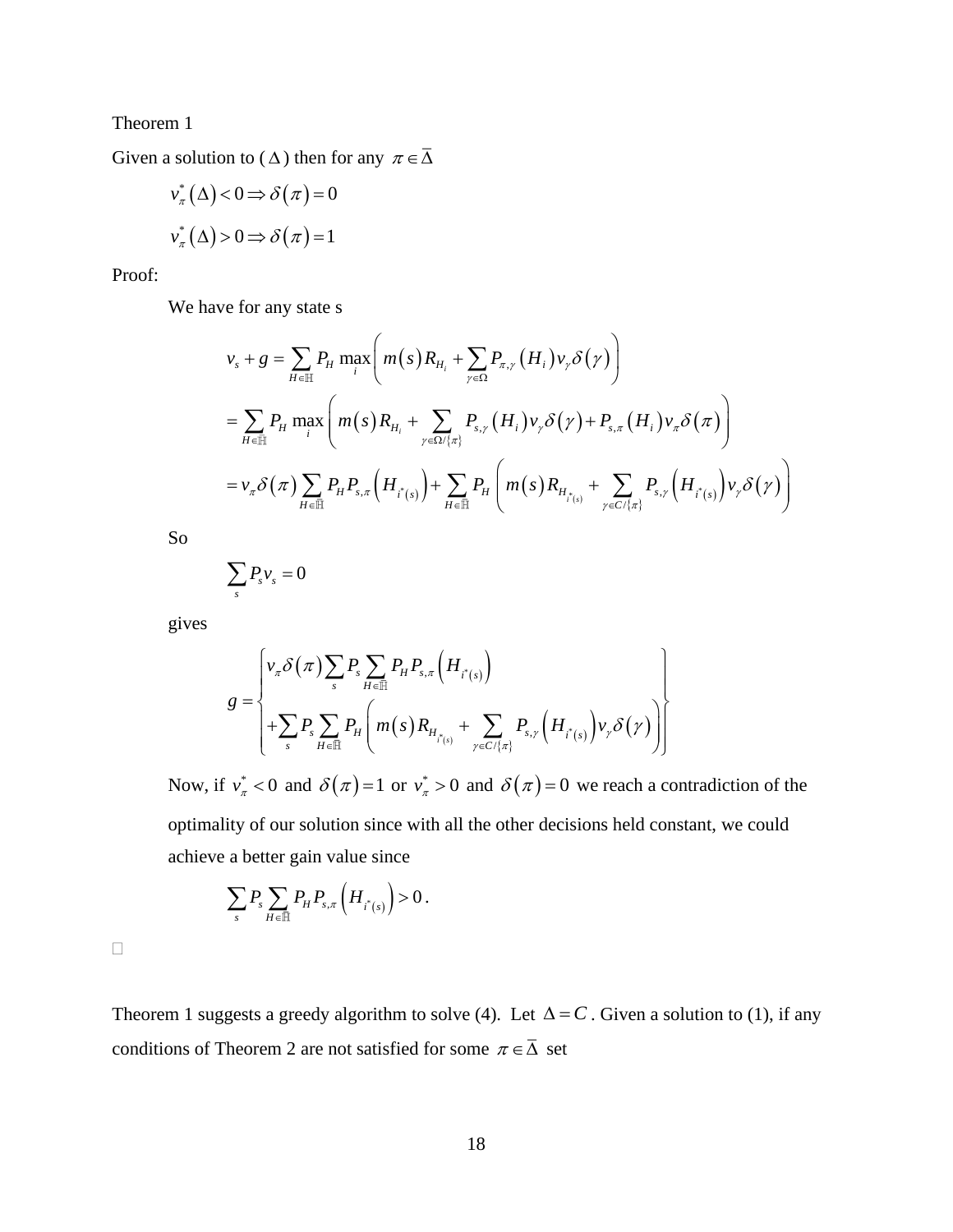$$
\delta(\pi) = \begin{cases} 0 & v_{\pi}^* < 0 \\ 1 & v_{\pi}^* \ge 0 \end{cases}
$$

Then use the following greedy algorithm:

1. Solve for the steady state values using the following iterative approach:

$$
v_{\pi}^{n+1} + g^{n+1} = \sum_{H \in \mathbb{H}} P_H \max_{i} \left( m(\pi) R_{H_i} + \sum_{\gamma \in C} P_{\pi, \gamma} (H_i) v_{\gamma}^{n} \delta(\gamma) \right) \qquad \pi \in C
$$
  

$$
g^{n+1} = \sum_{\pi} P_{\pi}^{n+1} e_{\pi}^{n+1}
$$

$$
P_{\pi}^{n+1} = \sum_{\gamma \in \Omega} P_{\gamma}^{n} P_{\gamma, \pi} \left( H_{i \in S_{\gamma, H}} \right) \qquad \pi \in \Omega
$$

2. If any values for a state  $\pi \in \overline{\Delta}$  do not meet the conditions of Theorem 1, pick one and change its  $\delta$  value and return to Step 1. Otherwise stop.

Since the gain increases with each cycle, the solution monotonically increases until no further opportunities exist. This does not guarantee that the greedy algorithm stops with an optimal solution. However, we have not seen any solutions better than the ones we have found using the greedy algorithm.

Here are the steady-state results for the Deuces Wild game highlighted in this paper.

| <b>Deuces Wild Video Poker</b> | EV.      |  |  |
|--------------------------------|----------|--|--|
| 1-Line                         | 1.658137 |  |  |
| 2-Lines                        | 1.527503 |  |  |
| 3-Lines                        | 1.513952 |  |  |

These values are not indicative of one's vulturing EV since no simple scheme dictates what collection of multipliers a person might abandon. The reasons one stops playing a game and leaving unused multipliers are varied and indeterminate and could easily include factors like fatigue, alcohol consumption, financial resources, superstition, other obligations, unacceptable conditions (like an obnoxious player, too cold, too much noise, etc.), and so forth. So not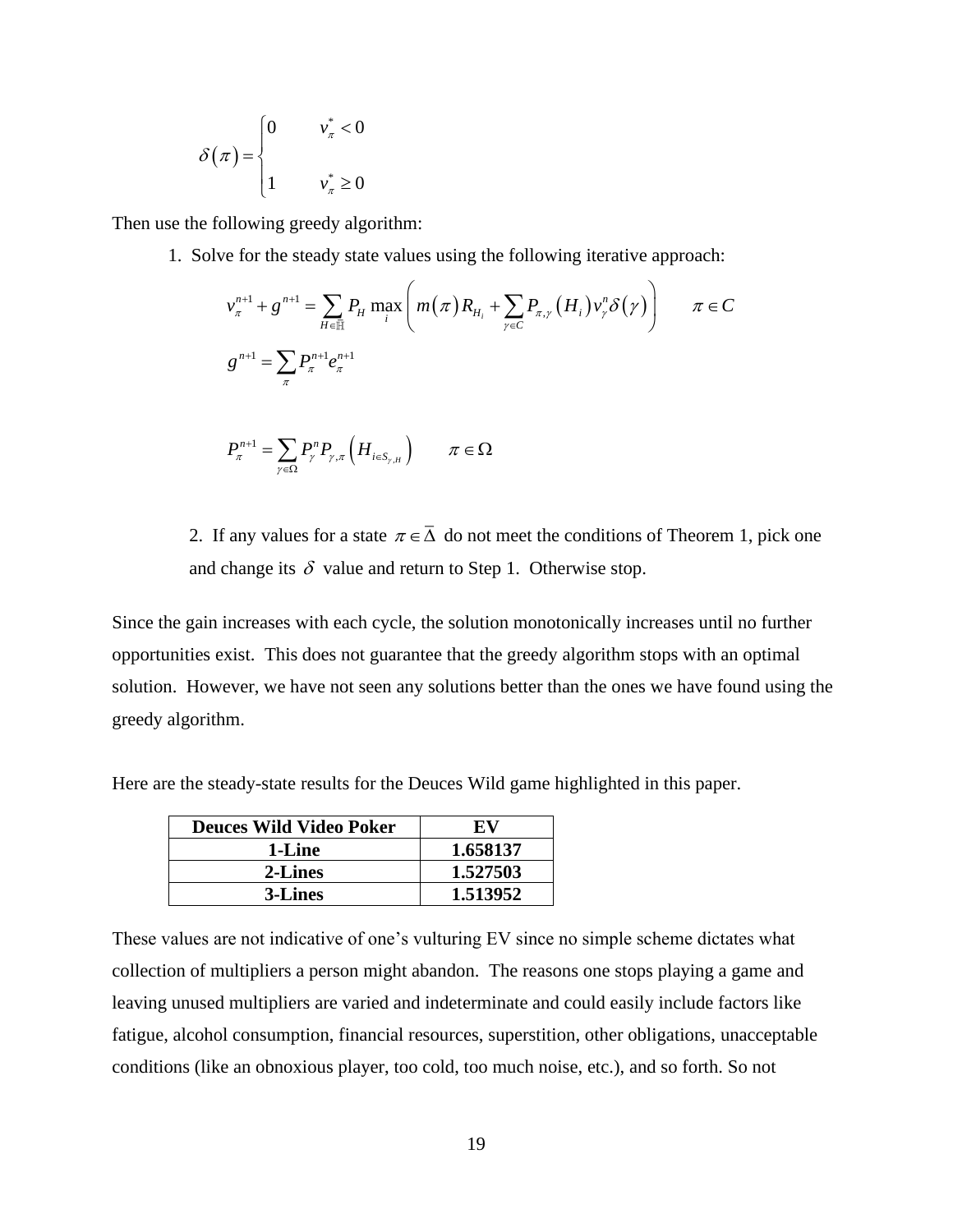knowing the probability of finding an abandon game state, computing an overall expected value is impossible.

So, assuming we have an optimal solution to (4), we have the following vulturing rules. Vulture a state if

C1:  $v_x + g \ge 2L$  and play according to optimal decisions using (4) values.

Otherwise, vulture a state if

C2: 
$$
m(\pi) \sum_{H \in \overline{\mathbb{H}}} P_H \max_i R_{H_i} \ge 2L
$$
 and play it myopically – using perfect play for the

underlying video poker game.

Here is an example contrasting the use of using an optimal solution to (4) instead of the normal solution to (1) that doesn't take into account a stopping condition. Suppose in our example Deuces Wild game we are at the state  $\{(1), (2,4), (2,4)\}$ . We have

Using Model (1):

C1:  $v_{\pi} + g = 0.1763380 + 5.8183247 = 5.9946627 < 6$  so don't vulture (just barely).

However,

Using Model (4):

C1:  $v_x + g = -0.9836034 + 8.7346019 = 7.7509984 > 6$  so vulture.

On the surface, the result using (1) seems counter-intuitive. Clearly the first hand would be played with a negative expected value ( 5.8183247/6 \* 5/6) and the second will have a positive expected value (at worst, 5.8183247/6  $*$  9/6). However, (1) assumes we will keep going so further hands would impact the expected return, and since the overall Bonus Streak game has a negative expected value, the second hand return isn't enough, on average, to overcome the expected long-term play. Model (4) takes into account that we will stop after the second hand unless it gets us to a "good state".

Of some interest is the size of  $\overline{\Delta} = \left\{ \delta : m(\delta) \sum_{H \in \overline{\mathbb{H}}} P_H \max_i R_{H_i} < 2 \right\}$  $\delta$  :  $m(\delta)$   $\sum P_n$  max  $R_n$  < 2L  $\overline{\Delta}$  =  $\left\{\delta : m(\delta) \sum_{H \in \overline{\mathbb{H}}} P_H \max_i R_{H_i} < 2L\right\}$ . Table 11 shows the sizes of

 $\Delta$  for the Deuces Wild Bonus Streak game used earlier.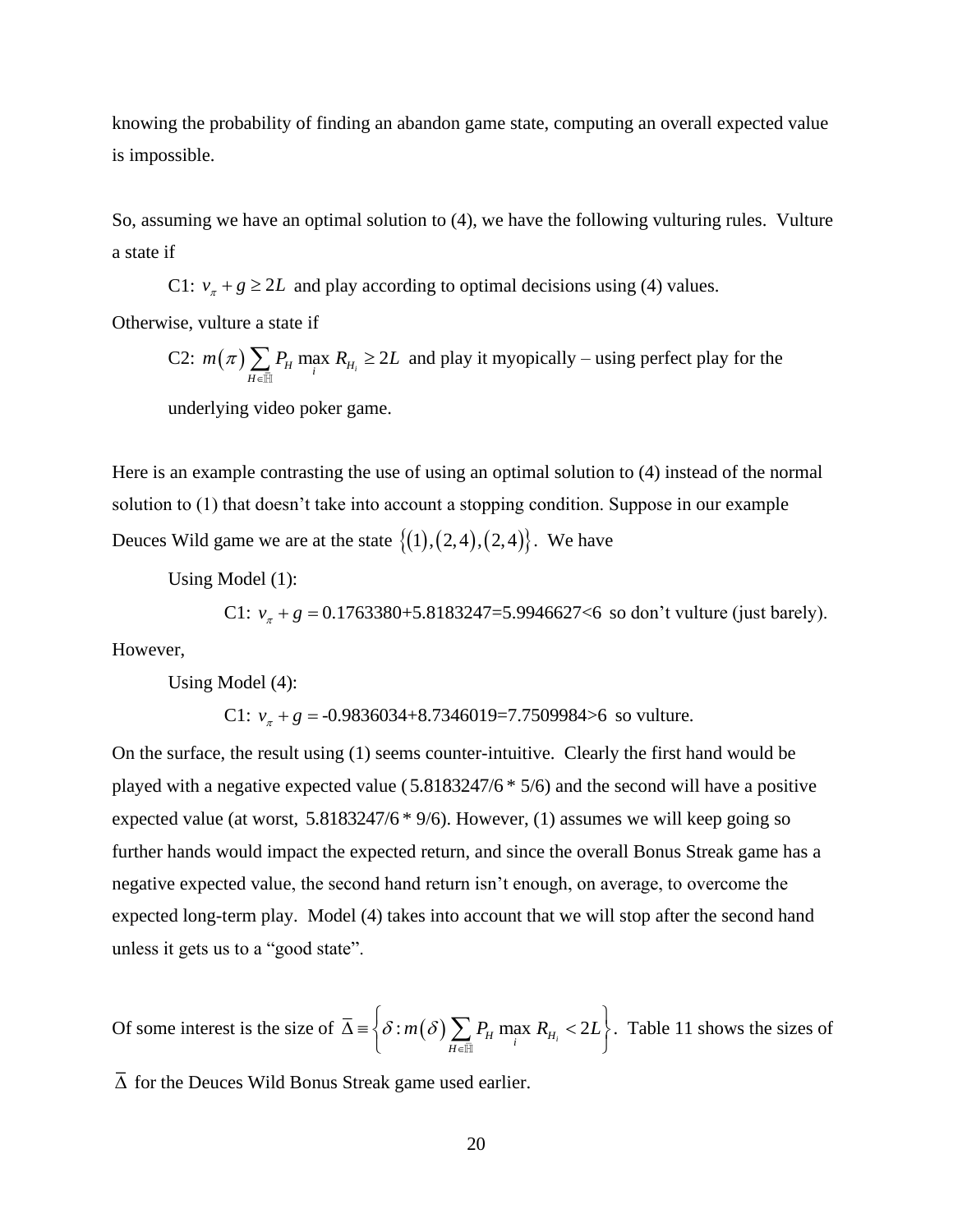|                                                     | 1-Line | 3-Lines | 5-Lines | 10-Lines       |
|-----------------------------------------------------|--------|---------|---------|----------------|
| $ \Omega  =  M ^L$                                  | 12     | 1,728   | 248,832 | 61,917,364,224 |
| $\left( \left  M \right  + L - 1 \right)$<br>$ C =$ | 12     | 364     | 4,368   | 352,716        |
|                                                     | 4      | 22      | 76      |                |

Table 11: Size of Sets for Ultimate X Bonus Streak Deuces Wild

## **6. Static Strategies for 5 and 10-Line Games**

Michael Shackleford, The Wizard of Odds, noted [5] that

"in 10-play the multipliers tend to average out somewhat and a single strategy can be used" In essence, he reduced the state space  $\Omega$  by aggregating states. Aggregating states in a large Markov Decision problem is a worthwhile approach used by many. Almost always, such aggregation produces only an approximation to the original problem.

Shackleford suggests that a static strategy (that is, one that plays a given hand independent of the current multiplier streaks) gives overall performance close to a perfect strategy. What Shackleford observed is:

"a single strategy can be used with a cost in errors of only 0.08%"

Considering the enormous simplification of playing strategy and the ability to compute 5 and 10- Line guidelines, a cost of only 0.08% is amazing.

So how does one compute a static strategy?

#### **7. Summary**

This paper presented an analysis of Ultimate X Bonus Streak games. This generalizes the results of Ultimate X games [2] since Ultimate X can be considered as a special case of Ultimate X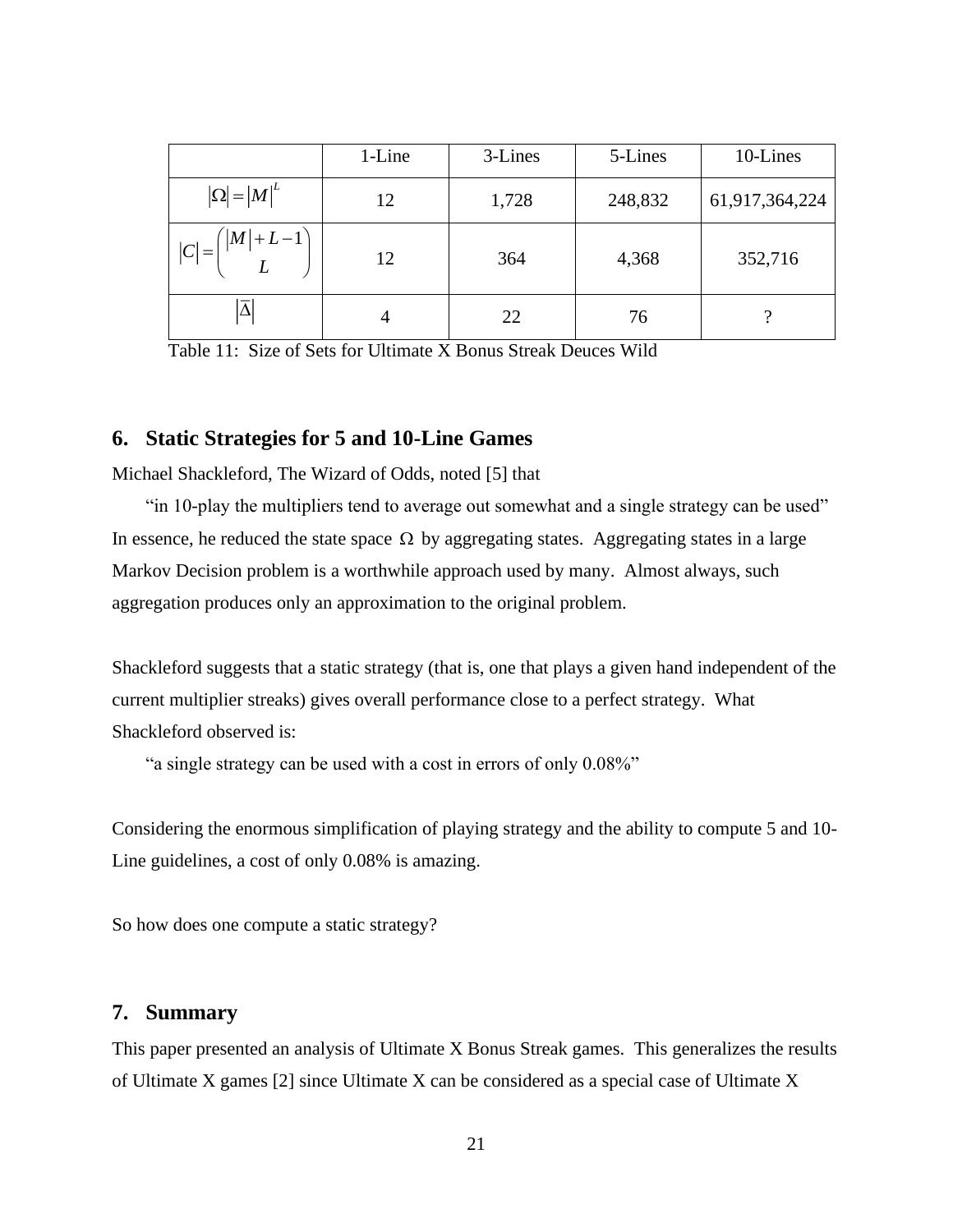Bonus Streak. However, Ultimate X can be solved faster using reductions that can't be used with Bonus Streak games.

At the present time, we are unable to solve Bonus Streak games with 10-Lines because the state space is so large. 5-Line games are within reach, but we have not solved them yet. We are working on new insights and algorithmic improvements.

Lastly, various conditions for determining profitable vulturing states were determined.

## **8. Acknowledgements**

We appreciate the many e-mail discussions with Michael Shackleford, The Wizard of Odds. We thank also Dr. Rick Percy from Columbus, Ohio who caught a typo in one pay table and an inconsistency in another table where our Streaks didn't match what we used in our code. Thanks go also to Neil Shatz whose comments on vulturing inspired the new section on vulturing.